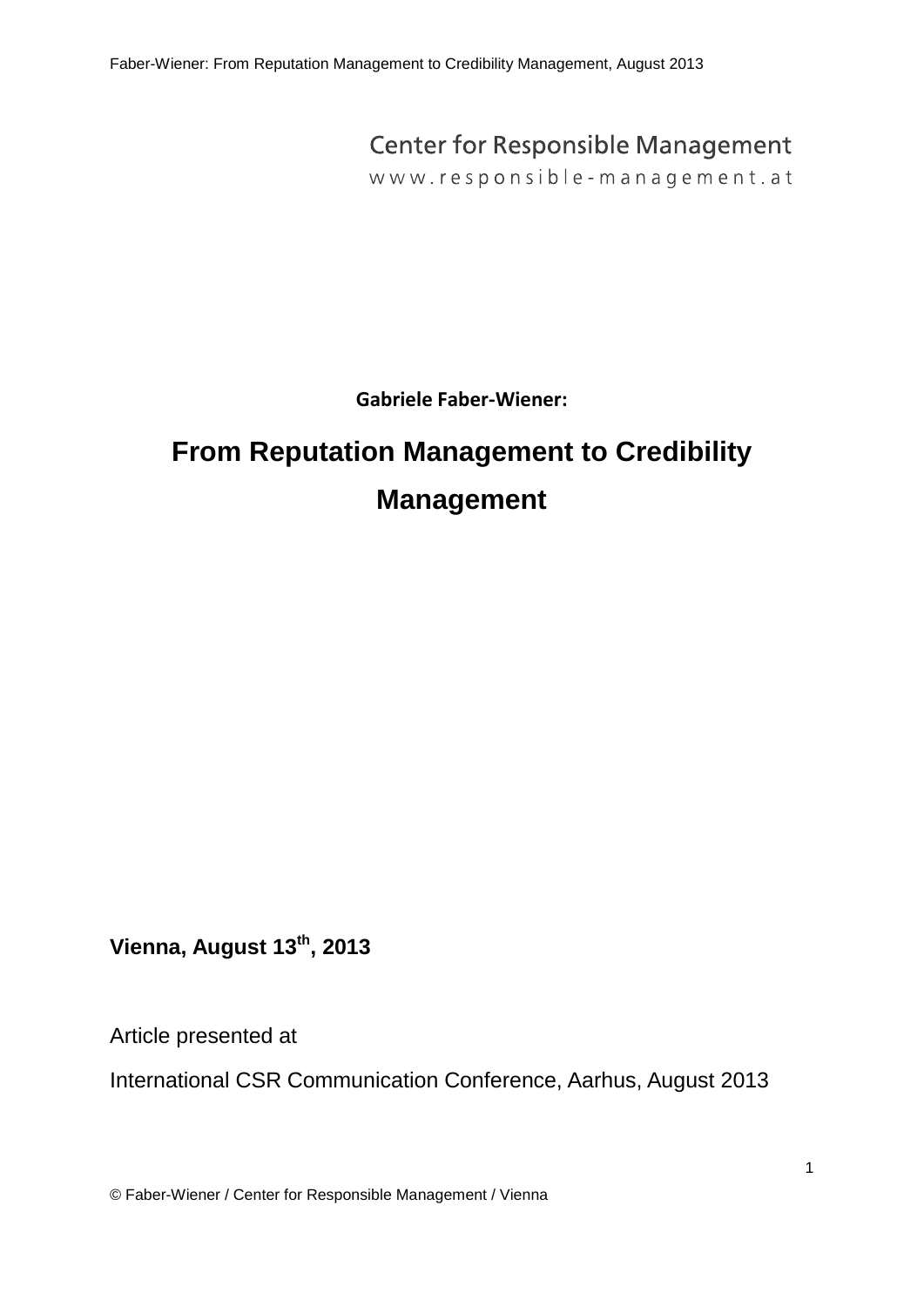# **Content**

| 1.1.   |                                                                                 |                |  |  |  |
|--------|---------------------------------------------------------------------------------|----------------|--|--|--|
| 1.2.   |                                                                                 |                |  |  |  |
| 1.3.   |                                                                                 |                |  |  |  |
| 2.     |                                                                                 |                |  |  |  |
| 2.1.   |                                                                                 |                |  |  |  |
| 2.2.   |                                                                                 |                |  |  |  |
| 2.3.   |                                                                                 |                |  |  |  |
| 2.4.   |                                                                                 |                |  |  |  |
| 2.5.   |                                                                                 |                |  |  |  |
| 2.6.   |                                                                                 |                |  |  |  |
| 2.7.   |                                                                                 |                |  |  |  |
| 3.     | Questioning of Reputation Management as Key Strategy for CSR Communication  10  |                |  |  |  |
| 3.1.   |                                                                                 |                |  |  |  |
| 3.2.   |                                                                                 |                |  |  |  |
| 3.2.1. | Argument 1: Asymmetry of Credibility and Trust right from the Start 12          |                |  |  |  |
| 3.2.2. | Argument 2: Stakeholder Expectations and Criticisms are increasing 12           |                |  |  |  |
| 3.2.3. |                                                                                 |                |  |  |  |
| 3.2.4. |                                                                                 |                |  |  |  |
| 3.2.5. |                                                                                 |                |  |  |  |
| 3.2.6. |                                                                                 |                |  |  |  |
| 3.2.7. |                                                                                 |                |  |  |  |
| 3.2.8. | Argument 8: Reputation Management is not based on Ethical Principles 16         |                |  |  |  |
| 3.2.9. |                                                                                 |                |  |  |  |
|        | 3.2.10.<br>Argument 10: Reputation Management encourages Shareholder Focus.  17 |                |  |  |  |
| 4.     | Delineation of Credibility Management as new approach in CSR Communication  17  |                |  |  |  |
| 4.1.   |                                                                                 |                |  |  |  |
| 4.2.   |                                                                                 |                |  |  |  |
| 4.3.   |                                                                                 |                |  |  |  |
| 5.     |                                                                                 |                |  |  |  |
|        |                                                                                 |                |  |  |  |
|        |                                                                                 |                |  |  |  |
|        |                                                                                 | $\overline{2}$ |  |  |  |

© Faber-Wiener / Center for Responsible Management / Vienna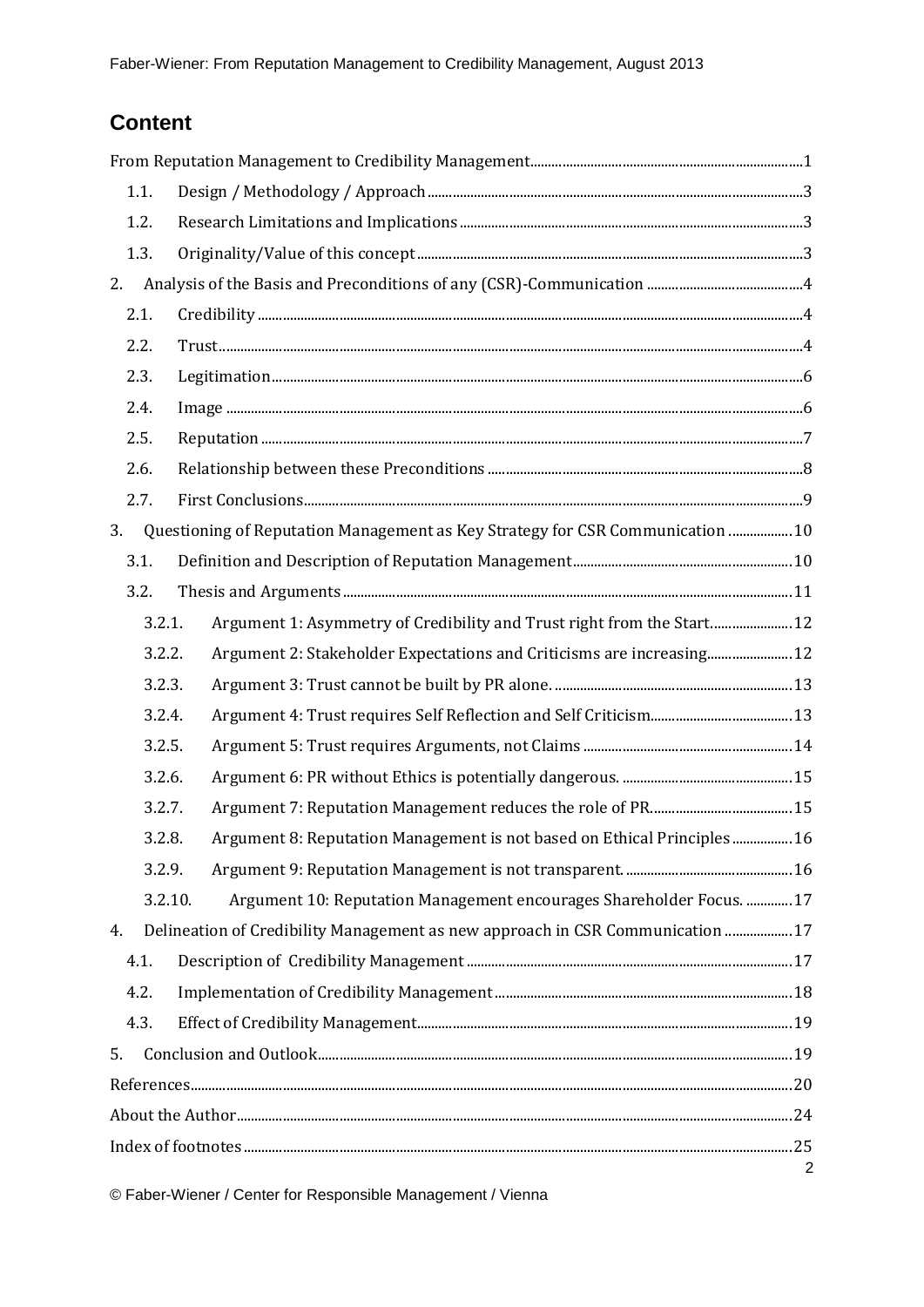# **Introduction**

Credibility is the precondition of any communication effect. It is the basis of trust – and the basis for reputation, which today presents the highest intangible value of a company.

But what makes a company credible? How should it act, how should it communicate in order to be credible and trustworthy?

And - is the present approach of reputation management adequate and sufficient to increase credibility, especially in CSR Communication?

These are the key questions of the following critical analysis.

#### <span id="page-2-0"></span>**1.1. Design / Methodology / Approach**

- Analysis of the basis for success of any (CSR) Communication: Credibility
- Literature research and analysis of the preconditions of credibility (including ethics literature) – compared with empirical experience
- Questioning and investigation of Reputation Management as key strategy for CSR Communication – does it lead to more credibility – or even less?
- Delineation of Credibility Management as new approach in CSR Communication, description of differences to Reputation Management and its consequences

#### <span id="page-2-1"></span>**1.2. Research Limitations and Implications**

This is a theoretical analysis, connected to practical experience. It focuses on ethical aspects and tries to give first, but by no means final answers to the questions posed above.

It has a series of practical implications – including the challenging of the present limits of CSR communication and CSR management as well as the challenging of the practice of Reputation Management as it is being carried out today.

By nature, since this is a wide field, it has to focus on the aspects mentioned above and is not to be understood as unreflected criticism of PR or Reputation Management per se.

#### <span id="page-2-2"></span>**1.3. Originality/Value of this concept**

This concept

- gives some insight into what does lead to more credibility;
- challenges PR (and CSR Communication) at its roots through questioning its basis; it also questions whether the strategy of Reputation Management is being instrumentalized and used in an ethically problematic way;
- challenges the ethical limits of CSR Communication as a means for reputation increase, when not accompanied by change in core behaviour and mindset. This is even more important because of the growing contribution to the Shareholder Value mentioned above. It means: Good intentions could lead to bad results;
- increases the sphere of responsibility and influence of communicators since Credibility Management reaches beyond their present limits and responsibilities
- is a combination of scientific research and experience of the Center for Responsible Management which has focused very much on credibility analysis and –management for companies.

Classification: Viewpoint and Conceptual paper

Key Words: Reputation, Credibility, Reputation Management, Credibility Management, Ethics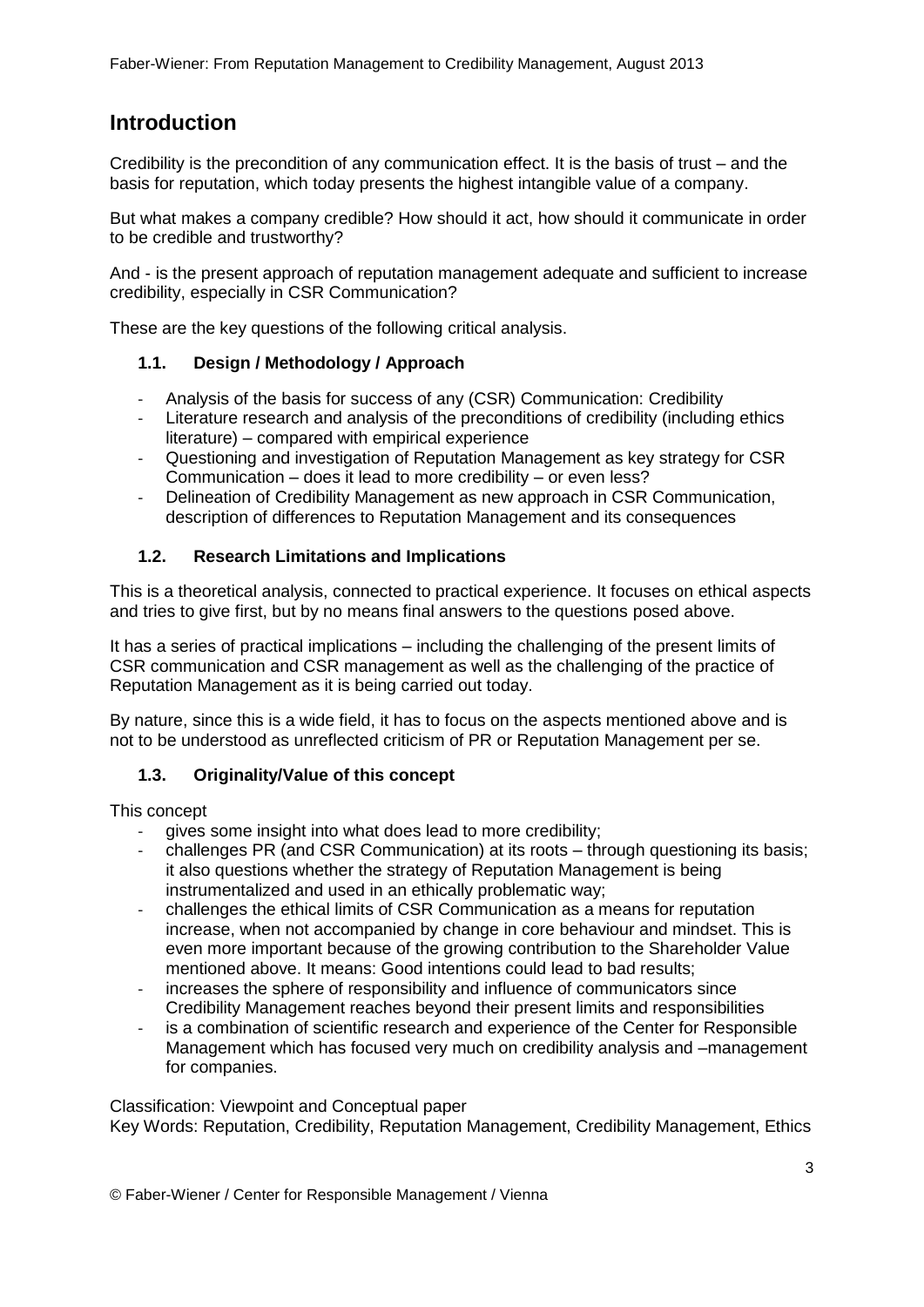# <span id="page-3-0"></span>**2. Analysis of the Basis and Preconditions of any (CSR)- Communication**

As a first step one has to look into credibility as a basis and its connection with closely related issues such as trust, legitimation, image and reputation. These terms are being used by Communication practitioners on a daily basis, very often exchangeable, but hardly ever questioned and challenged in its meaning. This was also the conclusion of Hoffjann in his latest book, focussing on trust in Public Relations where he came to the conclusion that there is an *"insufficient reflection of the central terms credibility and trust resp. trustworthiness, which are even used synonymously"* (Hoffjann, 2013, p. 26)

#### <span id="page-3-1"></span>**2.1. Credibility**

*"The decisive factor for the effectiveness is the credibility of the delivered information. Credibility is what the receiver of an information perceives as truth and not necessarily the correctness of this information. Insofar, credibility depends very much on the level of trust that the receiver of an information has into the sender."* (Koths G.,/Hall, F., 2012, in: Corporate Social Responsibility, S. 669 f, Springer Verlag, based on Gräfe, 2005, translation: Faber-Wiener)

There are different approaches to the relation between credibility and trust:

Hovland et al. - who influenced the research on credibility very strongly - described credibility as the product of two components: Expertness and trustworthiness (Hovland et al. 1953, p. 21). Expertness is described as the ability of a communicator to make valid statements.

Hoffjann on the other hand sees credibility as a part of trustworthiness and relates it to the "ascribed accuracy of facts" (Hoffjann, 2013, S. 8) If a statement is credible, it means nothing more than it is being accepted as broad consensus and therefore not questioned (Weber 2005).

Despite these different approaches to the relation between credibility and trustworthiness, there seems to be general agreement that credibility is a major basis and precondition for trust. To put it simply: without credibility there is no trust.

#### <span id="page-3-2"></span>**2.2. Trust**

Trust is a widely unknown issue in communications research. This is also the conclusion of Hoffjann: *"Although trust in PR-research is being mentioned as a central category (..), the state of research to this issue is not satisfactory..."* (Hoffjann, 2013, p. 5).

However, the importance of trust, as well as the need for trust, is increasing. The reasons behind this phenomenon have been defined by Endress amongst others as socio-structural developments such as globalization, developments such as value change or transformation processes and cultural change processes such as pluralisation or the increasing awareness to foreign issues. Endress regards these as indicators that social situations are being more and more seen as risky, therefore trust is becoming even more important. (Endress 2002). According to Hubig and Simoneit, trust is the only way to adapt and to deal with these increasing risks in an adequate way. (Hubig and Simoneit 2007, p. 172).

Trust is therefore the bridge that overcomes the gap of risk. Or, as Kohring describes "*Trust overcomes situations that are incalculable*" (Kohring 2004, p. 116)

Hoffjann tried to deconstruct an act of trust into three components: The declaration of trust, the willingness to trust and trustworthiness, which is the reason for the willingness to trust.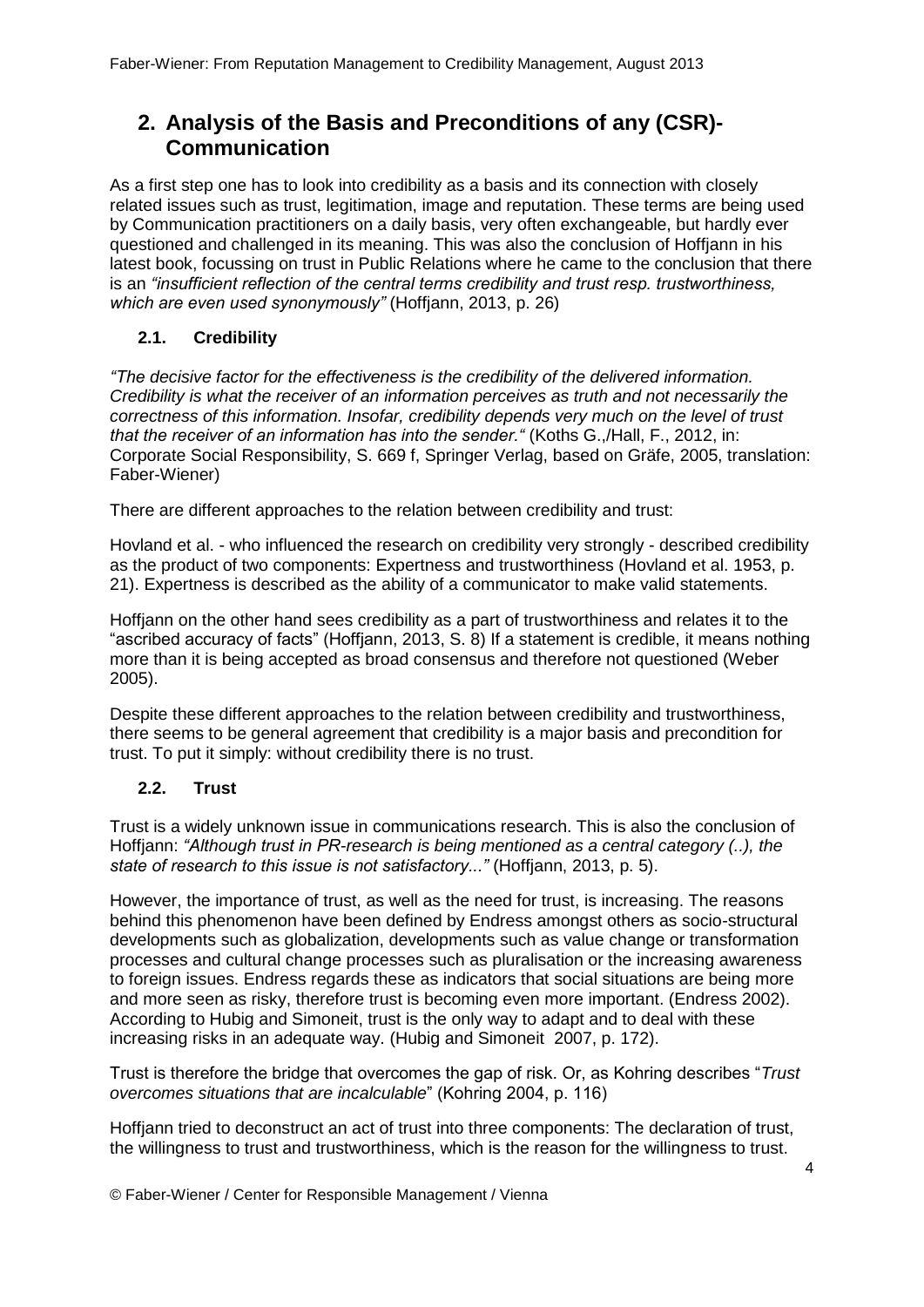(Hoffjann, 2013, p. 40, based on Kohring 2004, pp 108). Elaborating this deconstruction further, one could come to the following sequence:

Trustworthiness  $\rightarrow$  Willingness to trust  $\rightarrow$  Declaration of trust = Act of trust

According to Hoffjann, there are different reasons why people decide to trust,: Own experiences that are confirmed positively, positive experiences by other people, positive experiences that are transmitted by media. Adding the element of trustworthiness into these levels, one can rank the act to trust in the following way:

Positive experiences transmitted by media are least trustworthy, followed by positive experiences of other people. The highest trustworthiness are one's own experiences (see Fig. 1) These different levels relate to Suchaneks "asymmetry of credibility", according to which there is an imbalance of trust right from the start between individuals and organizations, e.g. companies, favouring individuals (Suchanek, 2012, details see 3.2.1.)

#### Fig. 1: Level of Trustworthiness of Experiences

Source: Faber-Wiener, based on Hoffjann, 2013



Looking further into the reasons why people trust, apart from own experiences, according to Köhnken, there are four types of reasons (Köhnken 1990):

- a) content-related reasons (e.g. consistency, authenticity)
- b) behavioural (e.g. nonverbal acts)
- c) source-related (e.g. industry sector as indicator for credibility)
- d) context-related (e.g. whether crisis or routine situation)

To conclude, gaining and keeping trust is regarded as an important goal for (corporate) activities and communications. In CSR issues it is even being seen as the ultimate goal, as Suchanek states (Suchanek, 2012, p 55): *"…Preservation of trustworthiness is the ultimate core of corporate responsibility…".* 

A key in gaining and keeping trust seems to be the motivation of the communicator, especially the fact whether he or she has intrinsic or extrinsic motivations. This was also stated by Brugger: *"…"if a source is being regarded as trustworthy or not, depends if the recipients assume that it is the intention of the communicator to convince someone in order to gain advantages himself." (* Brugger 2008)*.* This means it is crucial to separate the two communication goals that Habermas stated: the creation of understanding, and strategic communication (Habermas 1995) – a conclusion that should be elaborated further since it seems to be crucial also in stakeholder relations (Faber-Wiener, 2013).

Apart from credibility and trust, there is a series of elements that are closely interlinked and that are being used very often synonymously. Therefore it is important to make the effort of clarifying these elements. Since there is strong disagreement among the scholars, as well as limits in scientific analysis on these issues, this will only be possible to some extent.

The issues described below are: legitimation, image and reputation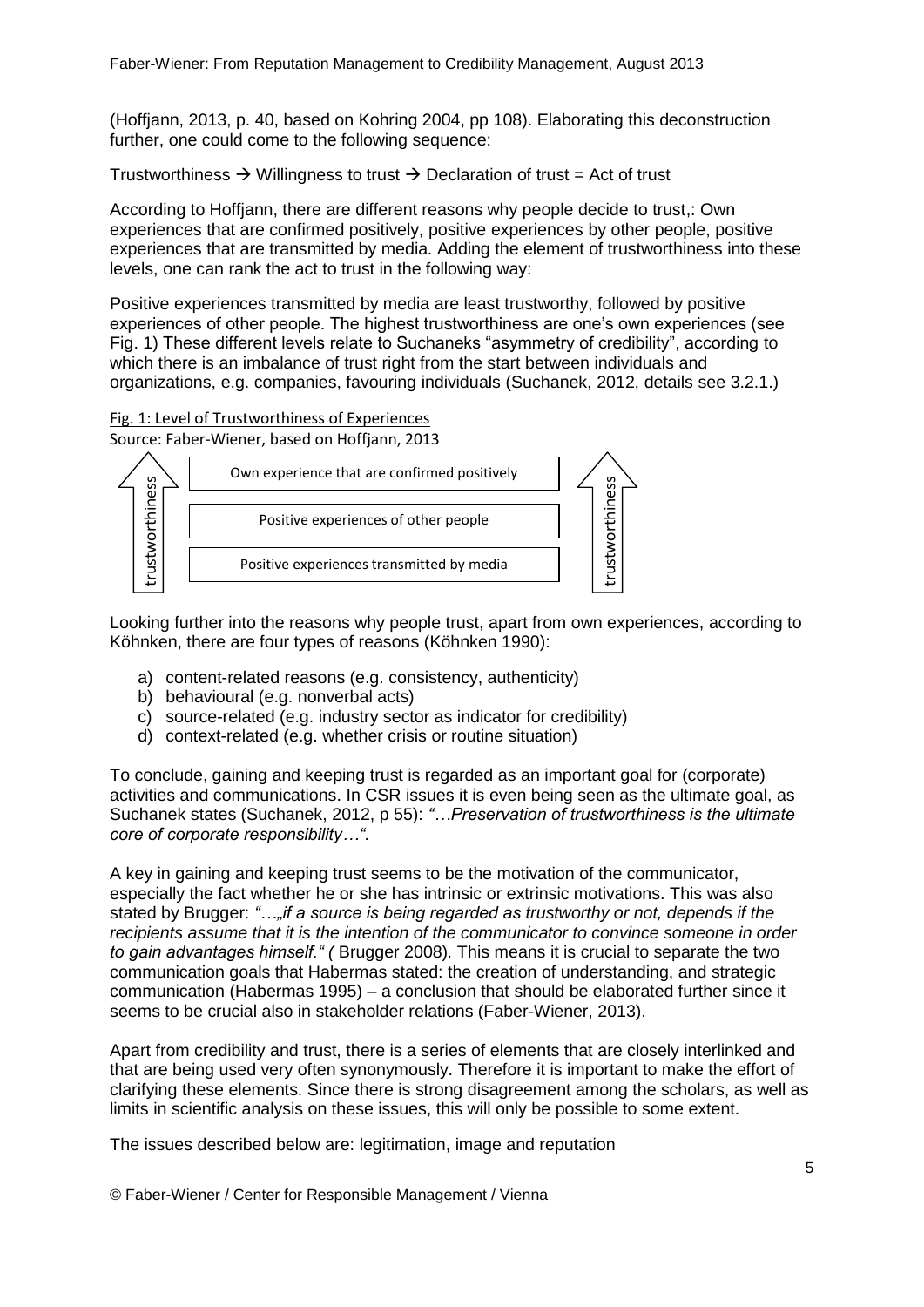### <span id="page-5-0"></span>**2.3. Legitimation**

or Legitimization (from lat.: *lex*, *legis* = "law", "justification") means (figurative) authorization, proof of authority, attestation, rationale, justification (http://www.duden.de/rechtschreibung/Legitimation, translation by the author).

Legitimation is the process to reach legitimacy. Legitimacy is being described by Fuchs-Heinritz as a situation *"where governing bodies, political movements and institutions - due to their accordance with laws, constitutions, principles or because of their ability for generally agreed purposes – are being accepted, evaluated positively and being considered legitimate"* (Fuchs-Heinritz 1994a, p. 396).

Legitimation has become a steering mechanism that is getting more and more important. The pressure on companies to legitimize their actions is increasing and will most likely increase further. This is related to the end of "privacy" of companies. They are more and more publicly exposed and become quasi-public organizations (Dyllick, 1992).

The relevance of legitimation is obvious especially in potential conflicts between organizations of different sectors where different rationalities and cultures are clashing and where there is no common symbolic medium like for example money (Hoffjann, 2013, p. 63). For companies and their CSR efforts it is crucial that legitimacy enables them not to be forced to prove every action. On the other hand legitimacy is very reflective – it demands explanations and therefore it needs communication processes in order to be accepted. Therefore legitimation is very often confused with acceptance, especially in stakeholder relations. Legitimation needs acceptance, but it is not the same – otherwise opportunism would be the ruling game where the most powerful stakeholders have the strongest impact (Thielemann, 2005)

It is a key question whether PR can legitimize a company or not. There is a very strong general perception by PR practitioners but also within some PR theories that the purpose of PR is to legitimize a company/organization and its actions (Hoffjann, 2013). This is to be questioned as well: According to Thielemann, legitimacy is based on integrity of a business activity, that means on values and actions, and not on communication (Thielemann, 2005).

Hoffjann distinguishes between two forms of legitimation of PR: PR can legitimize a company either through "self descriptions" or through interference within a company in its decisions. (Hoffjann 2013, p. 8). The latter, the interference function, is key in CSR communication and in CSR issues, and also reflects the basis of the concept of Responsible Communication which has three spheres of influence: at the core, i.e. influence on company decision making, in CSR processes and in (external) communication (Faber-Wiener, 2013)

### <span id="page-5-1"></span>**2.4. Image**

(from lat: *imago*) is being seen as the *"collectivity of ideas, attitudes and feelings etc. that a person or group has in regard to something special (e.g. a brand, a party leader, a neighbouring nation, the own person or group)* (Klima, 1994a, p. 389)

Corporate Image is how an organization is perceived by its stakeholders. It is the *"set of beliefs, ideas and impressions that a person holds of an object"* (Kotler, 1991)

According to Walter an image describes a subjective picture that can be adapted to objects, institutions or organizations. It refers to specific elements of perceptions of a subject or object and arises mainly affectively. A key factor is the fact that an image can be influenced and adapted relatively easy (e.g. with campaigns) (Walter, 2011)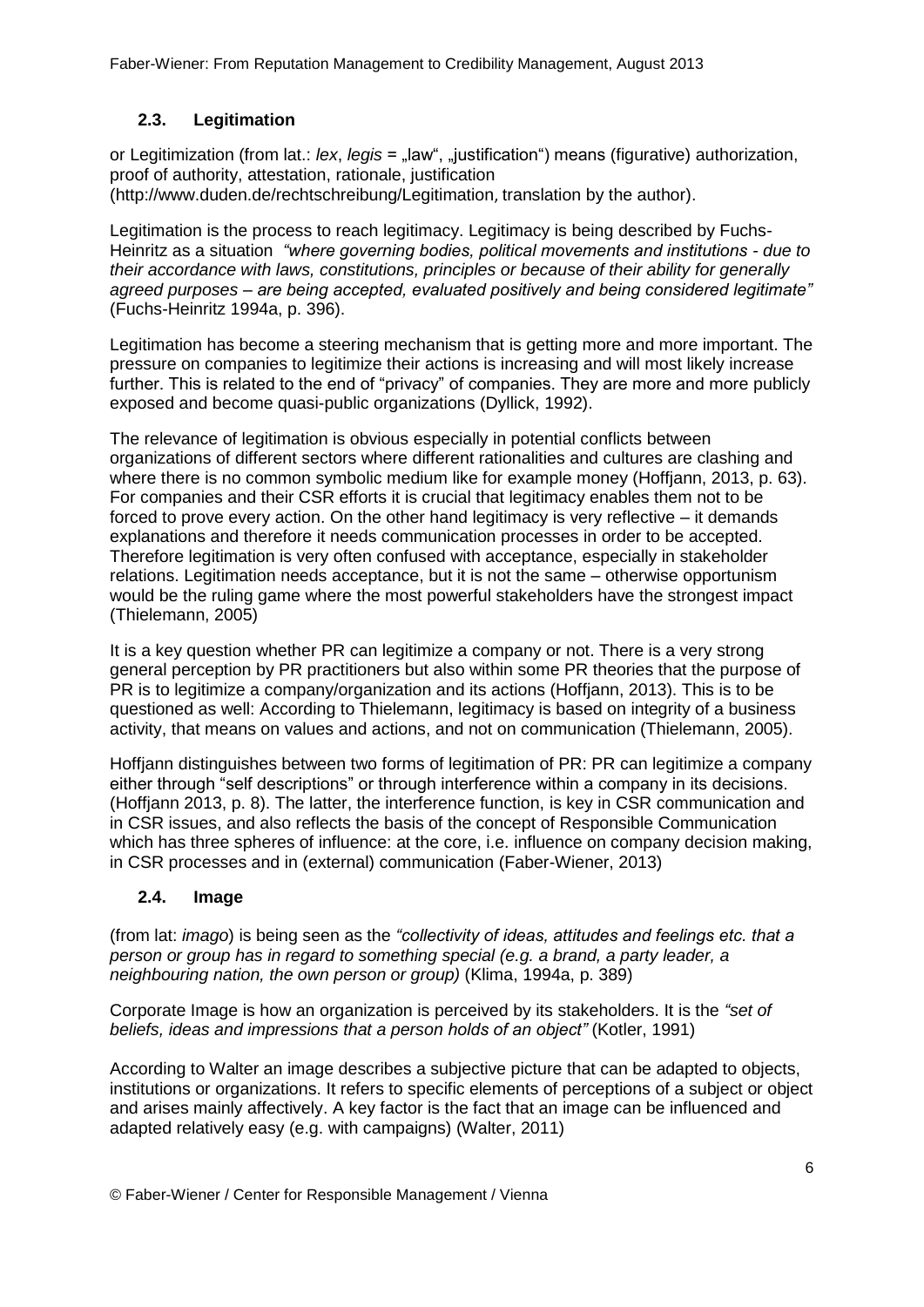Especially in highly complex situations or in situations with a lack of information a positive image can supply relief for organizations, since – according to Hoffjann - it "covers" existing information (Hoffjann, 2013, p. 43). Since images can be influenced through communication efforts quite easily, is important to consider the ethical dimension.

A set of images results in reputation.

#### <span id="page-6-0"></span>**2.5. Reputation**

The relevance of reputation for the success of a company is increasing, especially since reputation has become a key economic factor representing the highest intangible value of a company. The willingness of stakeholders to change brands or products when a company has a negative reputation, is increasing.<sup>i</sup>

Looking at the definition of reputation, it becomes clear that it is a sum of all actions, past and present. This was described by Fombrun and Van Riel as : Corporate reputation is … *a collective representation of a firm's past actions and results that describes the firm's ability to deliver valued outcomes to multiple stakeholders*. (Fombrun/Van Riel, 1996, p. 10)

According to Walter, reputation is a "second hand impression", it expresses public acceptance of an organization or issue. It represents a collected and condensed set of ideas and has some kind of "evaluation function", which is important for the Licence to Operate. It is the collection of opinions on a subject that is based on collective and individual values. (Walter, 2011)

Ingenhoff looks at reputation in relation to its effect both on stakeholders and on the issue management of a company: Reputation is the *"Perception of an institution through a third party that is being spread among the target groups and that has an effect that is relevant for the behavior*". (Ingenhoff, 2004)

*"A high reputation generates a pledge of confidence that companies can live on when they have to manage issues"* (Ingenhoff, 2004)

What seems to become more and more important when looking at different definitions of reputation is the efficiency role of it: Reputation helps assessing activities for the future. It makes situations more calculable and has the advantage that decisions can be made easier and time and effort can be reduced.

All definitions state the fact that trust and credibility are the basis for reputation, Eisenegger calls it *"the repute of trustworthiness*" (Eisenegger 2005, p. 29). The relation to trust was also elaborated by Ripperger. He said that reputation is *"the level of information of third parties about the trustworthiness of actions of someone in relation to others in the past"* (Ripperger 1998, p. 183)

To conclude, reputation can be described as the standing of a person or institution that is based on its legitimacy, trust and credibility. Turning this conclusion around, one can say that reputation is not possible without these three elements, and to elaborate it further would mean that reputation in itself is a result of the other three elements and can therefore not be "managed" or corrected by itself. This will be investigated in Chapter 3, before there is a more detailed description of the relationship between legitimacy, trust, credibility and reputation (image is left out here since it seems to be on a different level and is being covered in reputation as a set of images) (Hoffjann 2013, p. 43).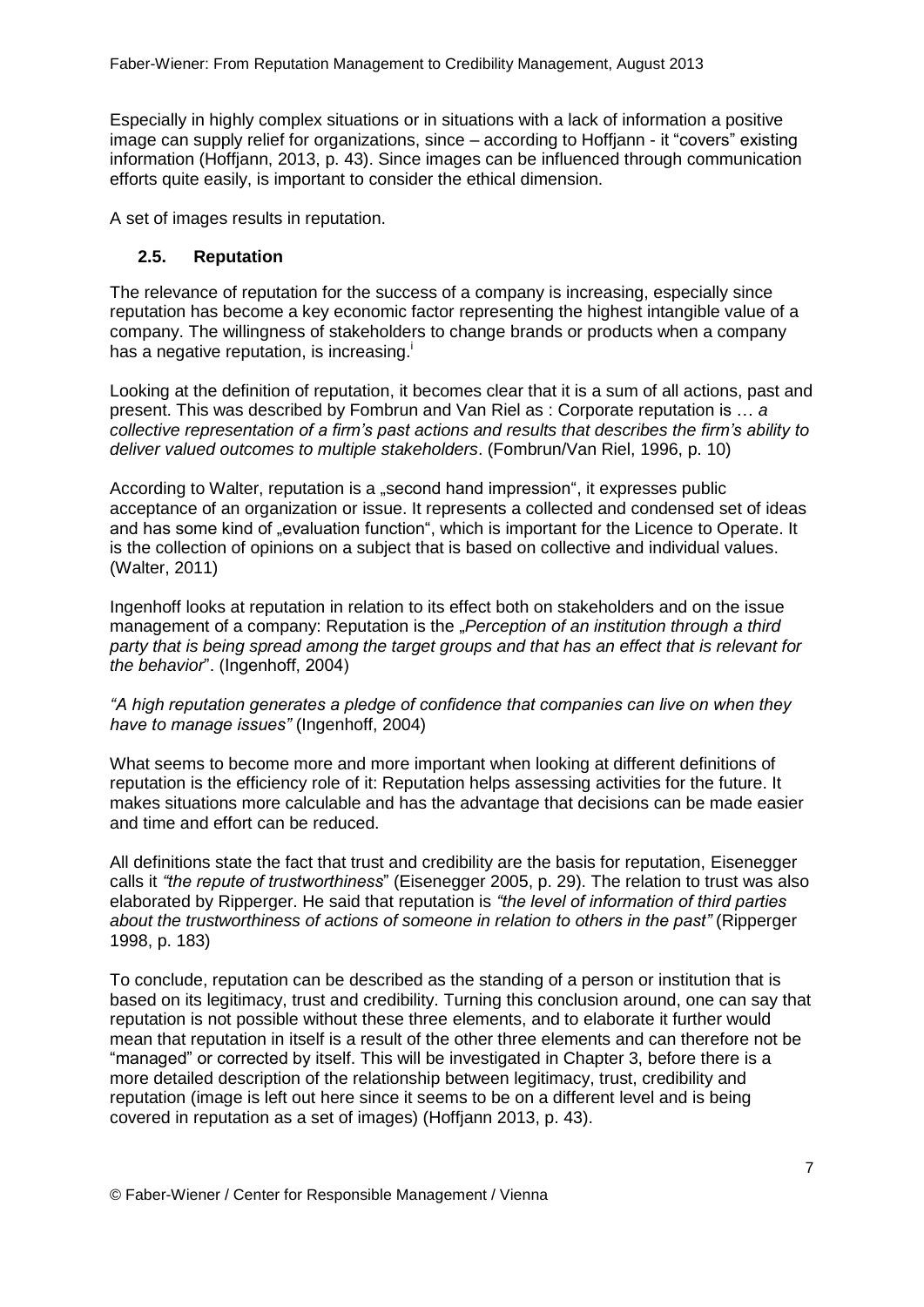#### <span id="page-7-0"></span>**2.6. Relationship between these Preconditions**

Fig. 2: Relationship between Preconditions of Effectiveness of (CSR)-Communication (Source: Faber-Wiener, 2013)

|                    | <b>Basis</b>                                 | Requirement                                                                                                            |
|--------------------|----------------------------------------------|------------------------------------------------------------------------------------------------------------------------|
|                    | Integrity,<br><i>i.e.</i> readiness to adapt | Adaption requires recognition of priority of ethics                                                                    |
| Legitimacy         | actions to the rights of others              | Integrity requires active discussion (discourse)                                                                       |
| Trust              | <b>Trustworthiness</b>                       | Trustworthiness requires critical self-assessment                                                                      |
| <b>Credibility</b> | Competence                                   | Competence requires comprehensive, correct,<br>complete information                                                    |
|                    | <b>Integrity</b>                             |                                                                                                                        |
| <b>Reputation</b>  | + Trustworthiness<br>+ Competence            | Reputation requires ethics, discourse, critical<br>self-assessment and comprehensive, correct,<br>complete information |

#### Explanation of Fig. 2:

Legitimacy is the precondition for any existence and acceptance of a company or organization. It is based on integrity, i.e. the readiness to adapt one's actions to the rights of others (Thielemann, 2008). This in turn requires an adaption to the priority of ethics and active discussions resp. discourse with stakeholders. Only then actions are being accepted and in fact effective (Faber-Wiener, 2013)

Trust is based on trustworthiness, which is the result of continuous efforts and demands as a key element critical self assessment of a person or organization (details see 3.2.4.) Credibility, which can be seen as a basis for trust, requires competence, which means the ability to come to valid decisions (see 2.1.). In communication terms this adds up to the need for comprehensive and correct information and not the communication of one's self-image. (Faber-Wiener, 2013).

Although the order of the three subjects, trust, legitimacy and credibility can be discussed, it is clear that reputation is the result of them, and not a precondition. This is already clear from looking at the origin of the word reputation: Latin *reputare* 'think over', from *re-* (expressing intensive force) + *putare* 'think'.

Deriving from that, as is shown in Fig. 2, this means that it is impossible to correct reputation without acting upon trustworthiness, legitimacy and credibility which again means that measures have to be taken that go far beyond the present practice of mere communication management.

Note: The figure could be extended by two elements: acceptance and legitimation in the following sequence: credibility – leads to trust(worthiness) – leads to reputation – leads to high acceptance – best chance for legitimation. Since the focus here is reputation management, this will be elaborated in a next stage of the analysis.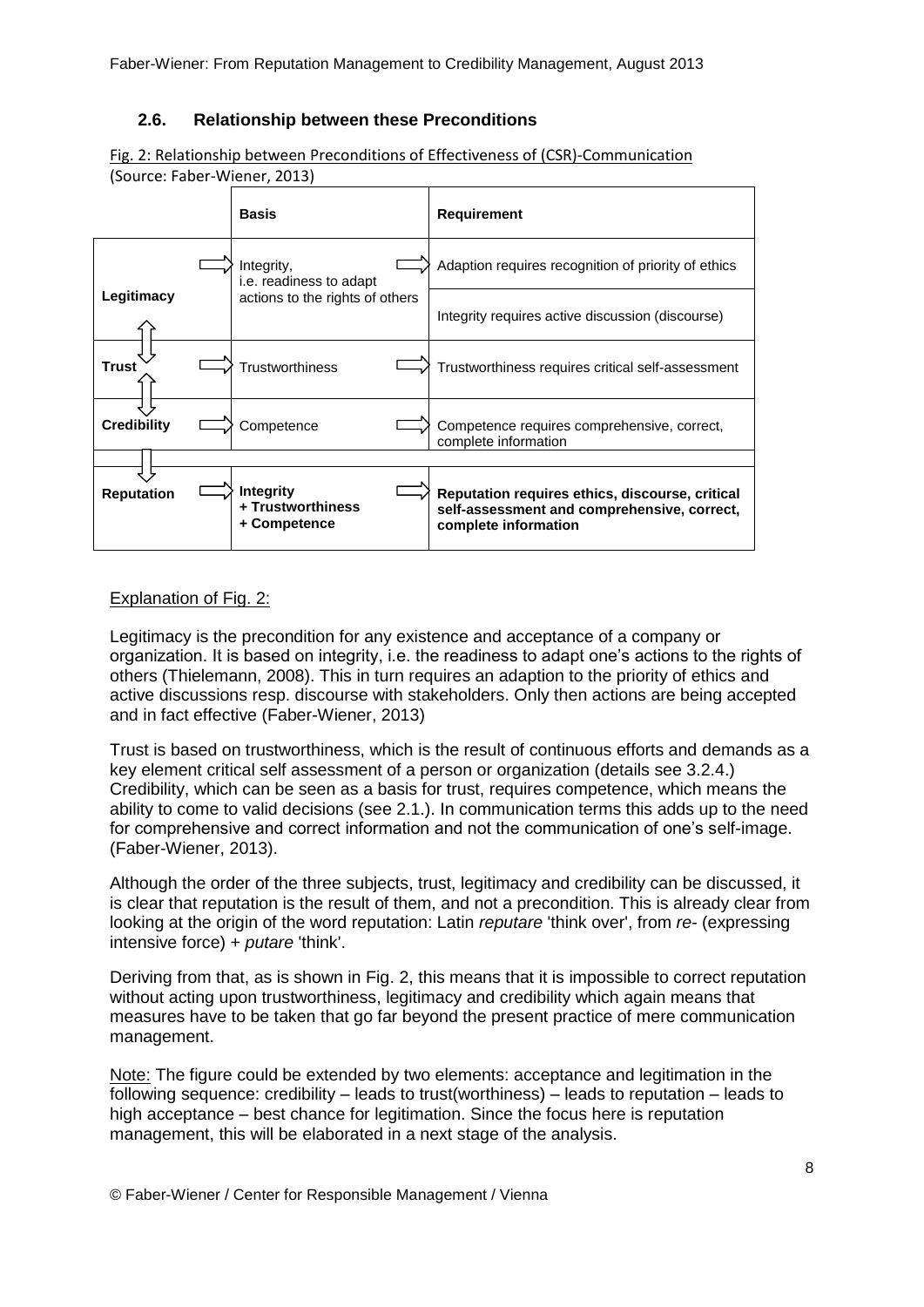#### <span id="page-8-0"></span>**2.7. First Conclusions**

In regard to the overall picture the following situation presents itself:

- Success and effectiveness of any Communication and especially CSR Communication – and with it the reputation of a company - is based on three elements that are closely connected to each other: legitimation resp. legitimacy, trust and credibility:
	- Legitimacy is the basis for existence and can only be granted by others. It is closely connected to acceptance and requires two parameters: the company's readiness to adapt its actions, and a readiness to involve others (Thielemann, 2009). Adapting to acceptance in turn calls for recognition of the priority of ethics, which is currently not the dominant paradigm. In addition, involvement of others means real dialogue, i.e. ideally, discourse and not one-way communication, i.e. CSR information (Karmasin and Weder, 2008).
	- Trust is based on trustworthiness, which again is based on critical selfassessment and reflection. Both – critical self-assessment and reflection - are not practiced thoroughly in current PR (Zerfaß et al, 2011).
	- Credibility is based on competence which is again based on alterocentric thinking and expert knowledge, and therefore demands the communication of balanced information and not just the communication of a business's selfimage (Röttger, 2000).
- In short:
	- PR and CSR Communication fails to be effective if there is a lack of legitimacy, trust and credibility.
	- $\bullet$  All three elements legitimacy, trust and credibility can only be granted by others, i.e. the recipients of the message
	- And all three elements  $-$  legitimacy, trust and credibility  $-$  can not be reached through communication measures only.
	- The same is true for reputation as the result of the three elements legitimacy, trust and credibility: It cannot be reached by communication measures only. This is the key issue in the next chapter.

These conclusions are broadly shared by Hoffjann in his recent, very extensive elaboration on trust in PR (Hoffjann, 2013). He comes to 10 reasons why trust in PR is potentially impossible:

- 1. Any self description has problems with trustworthiness.
- 2. The claim of trustworthiness weakens trustworthiness.
- 3. The bigger, better known and allegedly successful PR, the bigger the problems of trustworthiness.
- 4. The economic crisis of journalism increases crisis of trustworthiness of PR.
- 5. The (theatre) audience becomes more critical towards orchestration.
- 6. Stakeholders know about the embedded antagonism of PR.
- 7. Stakeholders are getting more demanding towards companies.
- 8. Company-internal conflicts and contradictions are less and less controllable.
- 9. PR weakens its own trustworthiness through public conflicts.
- 10. All this leads in total to a further weakening of trustworthiness.

(Hoffjann, 2013, pp13, translation Faber-Wiener)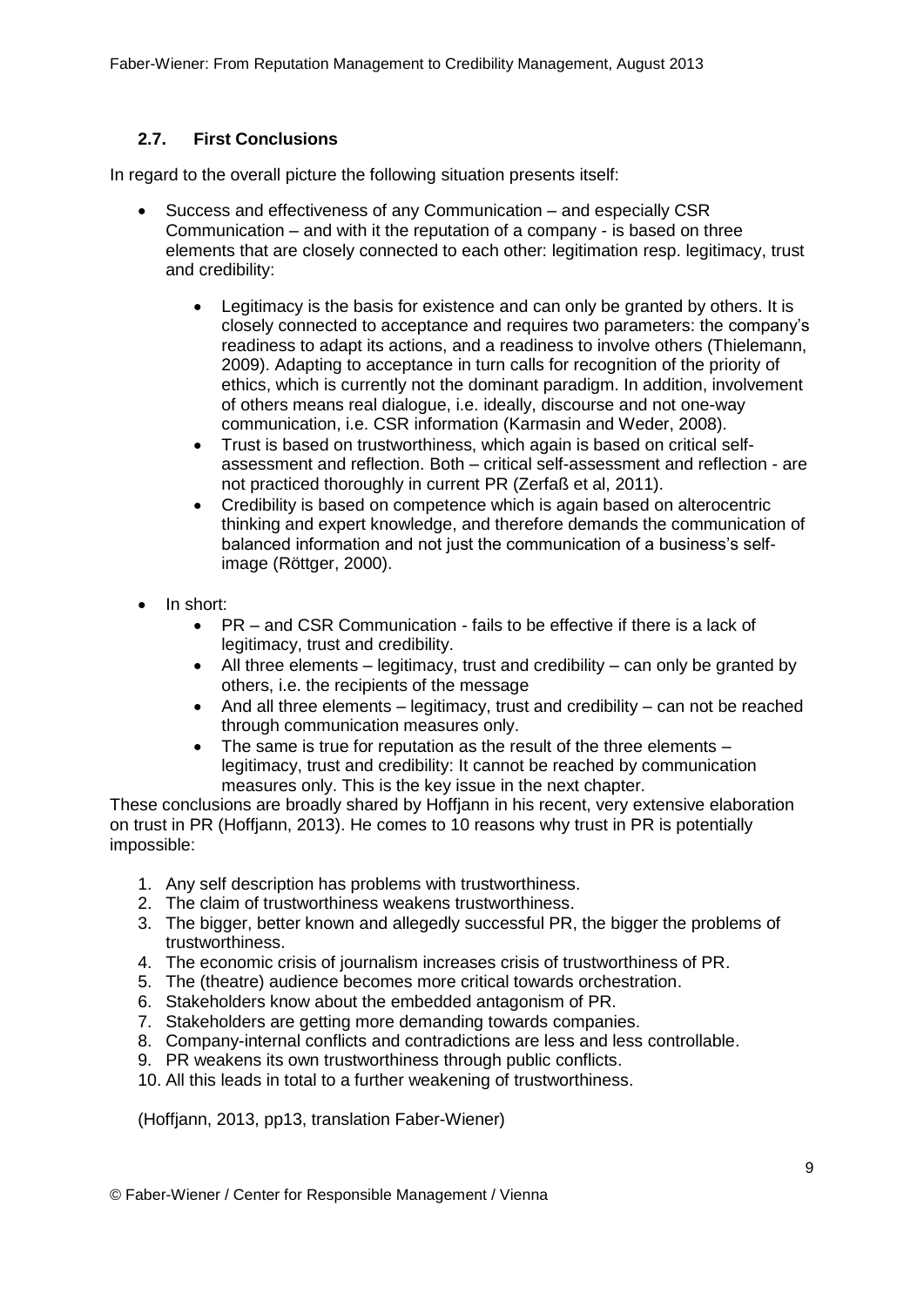# <span id="page-9-0"></span>**3. Questioning of Reputation Management as Key Strategy for CSR Communication**

#### <span id="page-9-1"></span>**3.1. Definition and Description of Reputation Management**

*"Activities performed by individuals or organizations which attempt to maintain or create a certain frame of mind regarding themselves in the public eye. Reputation management is the process of identifying what other people are saying or feeling about you or your business; and taking steps to ensure that the general consensus is in line with your goals. Many people and organizations use various forms of social media to monitor their reputation."*

(Businessdictionary.com, http://www.businessdictionary.com/definition/reputationmanagement.html , retrieved August 06 2013)

Reputation management in the present practice covers mostly those activities that support a positive reputation of a company. The concept was initially intended to enlarge PR outside of media relations. As the Internet and social media became more popular, it has shifted to focus on reviewing sites, social media and—most prominently—the top search results on a brand or individual.

The aim of reputation management is to increase the value of a company (Burkhardt 2008). The most important methods are on one hand brand- and company analyses as well as online tracking and – as a consequence – the optimization of online presence resp. of the presence in the public. (Schwaiger, 2008). Especially the latter leads to ethical questions, with a very narrow line concerning manipulation of the public: Especially since the rise of interactive methods of judging companies and their performance, the threat for companies has increased by far that a reputation that has been earned the hard way, can be destroyed within a short time. Facing that, the discipline of "online reputation management" has developed. This fairly new discipline is mostly dealing with the regular investigation of the internet concerning arising issues and opinions about an enterprise, its products, services and employees. This is per se not ethically problematic, but the targeted influence of these reputation values resp. the counter-steering strategies, based on purely communication measures, are presenting ethical problems since they are very often not related to a change in behaviour or a change in values. This problematic approach is being promoted by reputation management service providers proactively, e.g.:

"*If your business has gotten a bad reputation for any reason, then the recovery portion of reputation management is for you. XXX Marketing works to hide the bad reputation with good marketing and self-promotion."* (http://www.brickmarketing.com/what-is-reputationmanagement.htm, retrieved August  $6<sup>th</sup>$ , 2013)

As stated, the main motivation and goal of reputation management is to create and strengthen positive reputation that again enhances and increases the value of the company. This is a purely extrinsic motivator, i.e. reputation is not the goal itself but the means to an end. This business case motivation leads to purely positive communication and actions that deliver positive reputation and not those that are ethically correct. It is therefore in contradiction to ethical values and goals, such as truth, fairness or the creation of trust. And by focussing on the creation of positive reputation, reputation management does not necessarily consider rights and needs of others in an extent that is necessary – as can be seen in present stakeholder management (Ulrich 2008, Faber-Wiener 2013) - which is not just ethically problematic but which in turn is a danger to reputation. This is only one part of the contradictions and issues that lead to the assumption that reputation management is not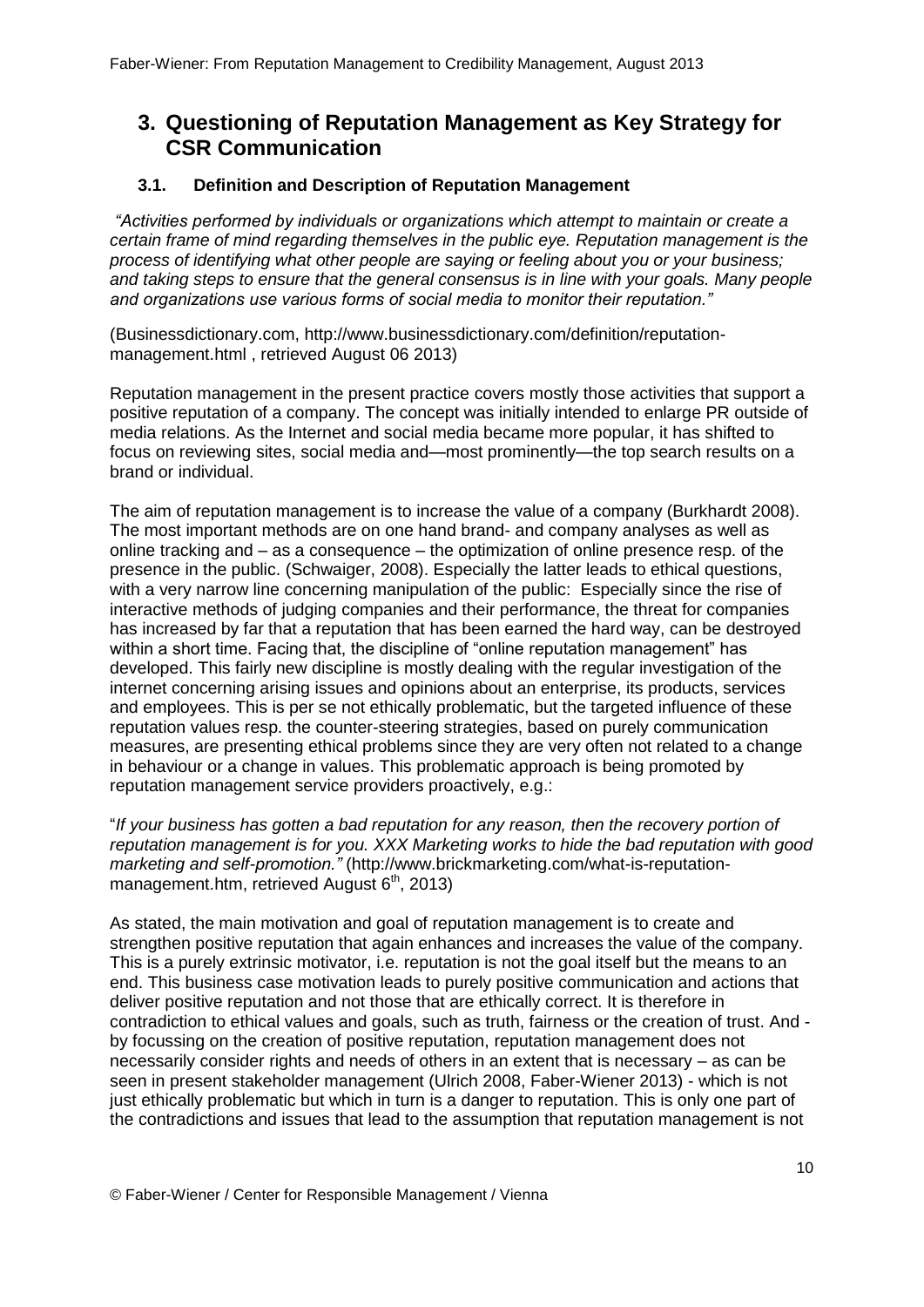Faber-Wiener: From Reputation Management to Credibility Management, August 2013

adequate to create trust and enhance credibility of a company on the long run, as will be elaborated in the next chapter.

#### <span id="page-10-0"></span>**3.2. Thesis and Arguments**

The thesis of this article – and experience of the Vienna-based Center for Responsible Management so far: Reputation Management as it is being understood and practised today does not lead to more credibility and is therefore not sufficient or adequate for CSR Communication.

On the contrary, it can in fact reduce credibility and trustworthiness if it is not connected with organized and structured ethical reflection, i.e. Business Ethics.

Therefore CSR demands the approach of Credibility Management, instead of Reputation Management, a concept that goes far beyond communication measures.

This is shown more in detail in the following figure (Fig. 3):





#### Explanation Fig. 3:

Credibility is the basis for trust. This is a widely accepted general assumption, although there are voices that state that trust or trustworthiness is a precondition of credibility (see 2.1.).

In any case, gaining trust is the ultimate goal of Communication. This assumption is generally agreed by many communication theories (e.g. Hundhausen 1951, Oeckl 1954, Zedtzwitz-Arnim 1961, Ronneberger and Rühl 1992, Bentele 1998), as well as by PR practicioners surveys (e.g. Zerfaß et al., 2011).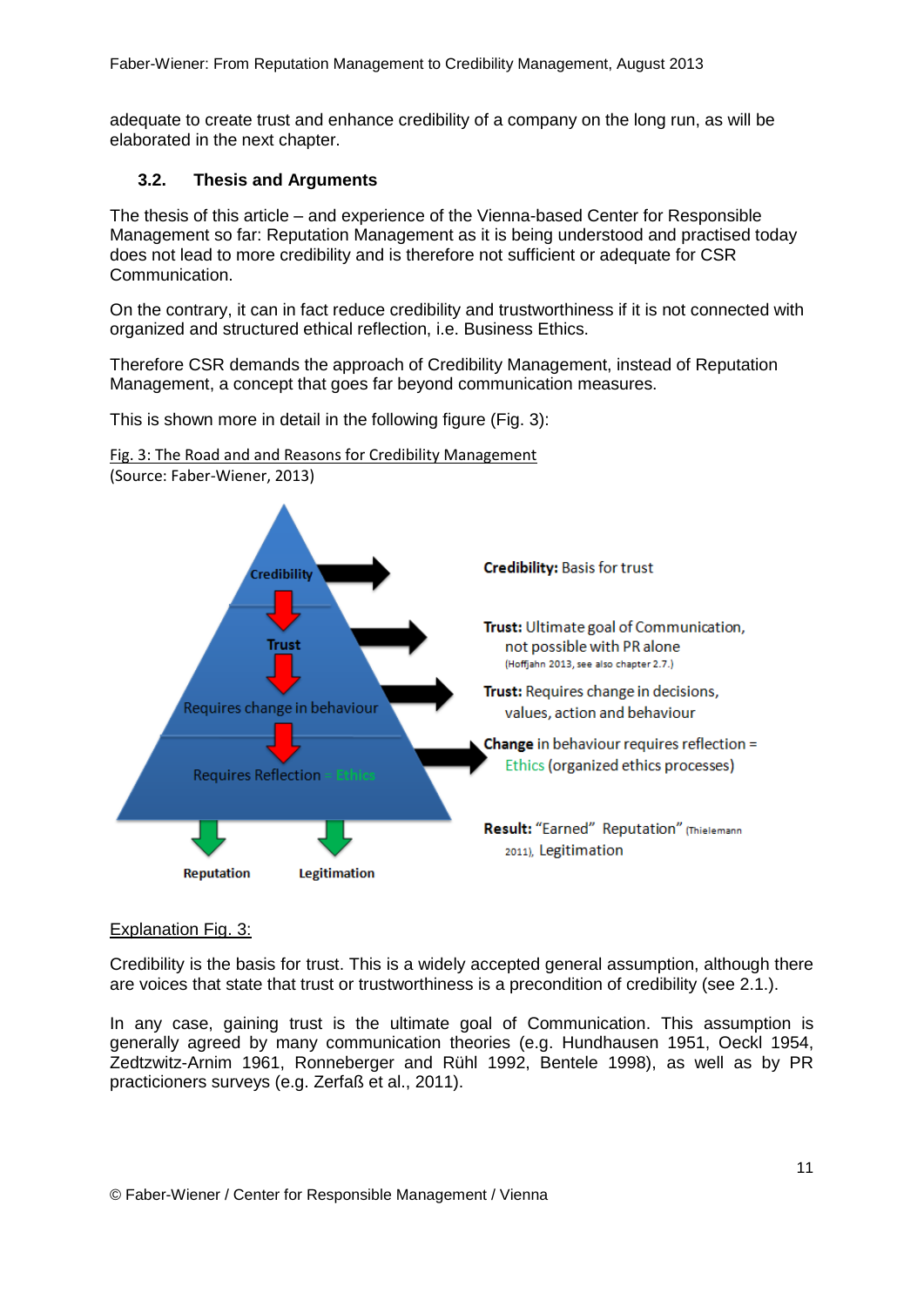Creating trust with PR measures alone is close to impossible, especially if PR is being seen as a mainly external function ("self description", Hoffjann, 2013) of a company, and not as an internal interference mechanism.

Gaining trust requires a change in decisions, values, action and behaviour which goes far beyond the present sphere of influence of Communication departments.

So if Reputation Management is being carried out with a narrow PR-understanding and if it is not connected with change in behaviour based on ethics processes, i.e. Business Ethics, there will be a lack or even decrease of trust and credibility (see 3.2.1.–3.2.10).

#### Conclusion:

Instead of Reputation Management that tends to have a narrow view and is associated with ethical problems (see 3.1.), in order to gain credibility and trustworthiness, there is the need for a form of management that goes beyond communication (control) measures and that is based on ethical reflection: Credibility Management.

There are a series of arguments to support this thesis:<sup>ii</sup> These arguments and reasons are closely connected and to some extent interlinked with each other:

#### 3.2.1. Argument 1: Asymmetry of Credibility and Trust right from the Start.

<span id="page-11-0"></span>People's individual experiences are more credible and trustworthy than companies self descriptions. As a consequence, if individual stakeholders publicly communicate their negative personal experiences with a company, they are usually being seen as credible and trustworthy – far more than the respective company. Suchanek called this imbalance "asymmetry"*,* which means that *..."disappointed trust expectations will have a higher value than fulfilled trust expectations"* (Suchanek, 2012). Although this sounds unfair from an ethical perspective, it seems to be widely spread and agreed upon in communication research. Willems for example states that "any form of strategic communication has a *"stigma of being not credible"* (Willems 2007, p. 231).

Bentele came to a similar conclusion with his "thesis of discrepancies": He stated that if people could watch discrepancies, e.g. differences between information and facts, e.g. incorrect information, "beautification" of things or not mentioning negative information, there will be increase of distrust (Bentele 1994a, p. 148). The latter – leaving out important facts – is even called lying by Hofjann: He demands that the definition of a lie in communication should be discussed and omissions should be defined as lies: *"One should call it a lie if PR publishes issues, facts, descriptions or judgements that they see as positive, less relevant resp. not correct while at the same time they do deliberately not publish issues, facts, descriptions or judgements that they see as negative, relevant resp. correct."* (Hofjann, 2013, p 100)

This conclusion is supported by the fact that with the rising dominance of Social Media "internal" is no more internal. Since then, "official" PR is no more official, it is often in counteraction to "inofficial" communication that comes out of companies, and if there are contradictions among these positions, trust will be most likely be with the inofficial positions, and possible distrust to a company will be even stronger. (Hoffjann, 2013, p.20)

#### <span id="page-11-1"></span>3.2.2. Argument 2: Stakeholder Expectations and Criticisms are increasing.

With CSR issues, expectations and requirements tend to be much higher than with communication of other issues. This finding is still young but rising. Recipients expect from CSR Communication for example authenticity, they do not accept exaggerations as they do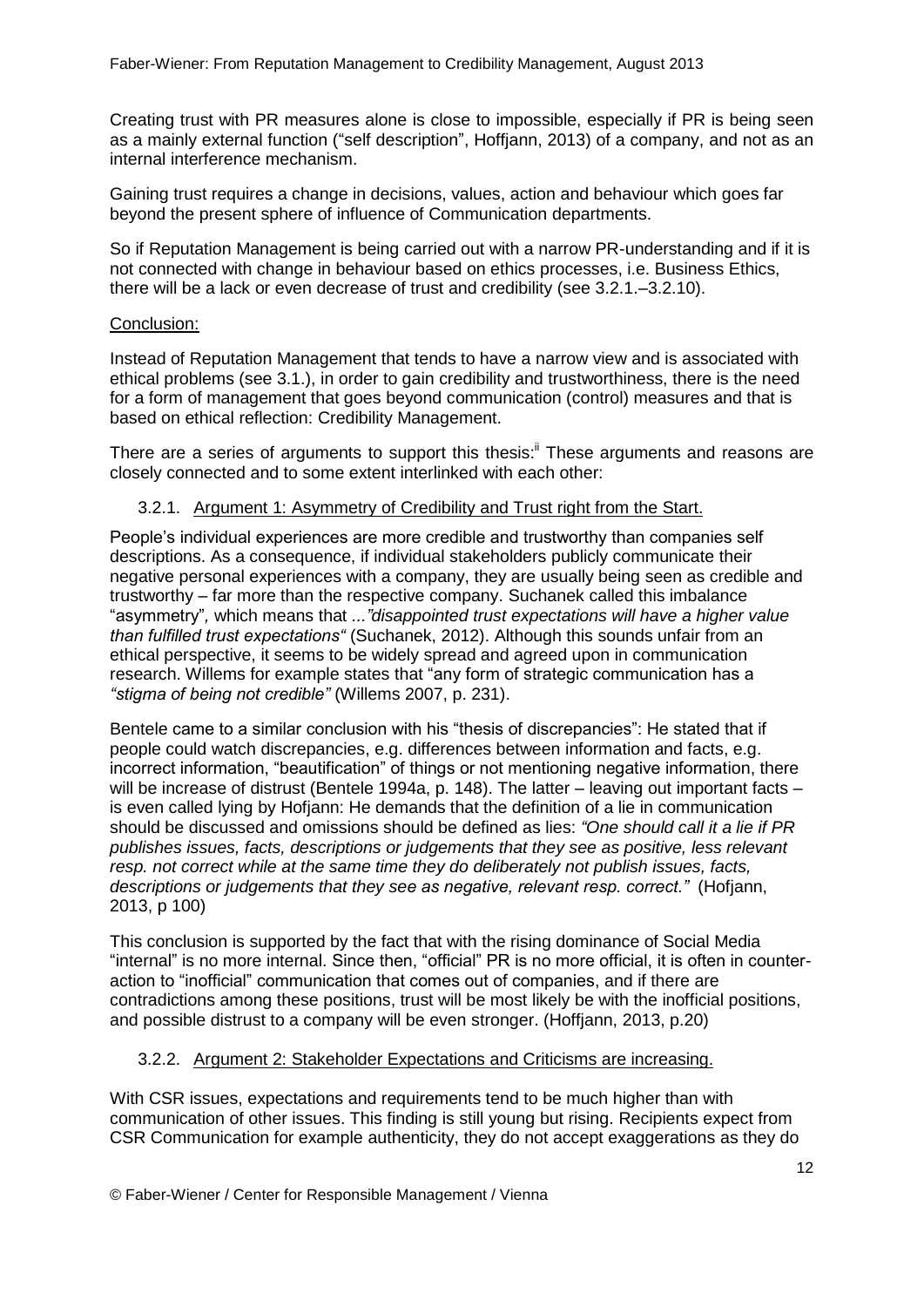in other communication disciplines such as Marketing. They expect a moral commitment instead of commercialization – and they expect a long-term commitment, i.e. they do not tolerate turning back (Morsing, 2011).

If these high expectations are met with "normal" reputation management as described in Chapter 3.1., disappointment of expectations is inevitable. In fact, the gap between CSR expectations and CSR industry performance is getting wider (Crane 2011). This conclusion was also shared by Hoffjann in relation to the societal role of companies. He states that

*"the higher expectations in the societal compliant entrepreneurial action are, the more likely they will have to be disappointed. The gap between the expectations of many stakeholders and the actions that many companies can or want to take seems to be getting wider. If PR is being seen in a first approach as a fortress against the "public ownership" of companies, this will most likely weaken trust in PR".* (Hoffjann, 2013, p. 19, translation by the author)

#### <span id="page-12-0"></span>3.2.3. Argument 3: Trust cannot be built by PR alone.

*"It takes 20 years to build a reputation and five minutes to ruin it. If you think about that, you'll do things differently.*" In this famous quote Warren Buffet did not say "If you think about that, you'll communicate things differently", he stated clearly that it is about actions that have to change. Reputation management however focuses on communication measures and not necessarily on change of behaviour or actions at the core of a business.

In addition, creating trust in an organization with PR mechanisms is based on two premises: You have to trust PR as such – and you need some basic trust in companies, since PR is a sub-system, an "extended arm" and not an own body and "subject of trust" (Hoffjann, 2013). This means, legitimation – and consequently trust – does not originate from PR but from the management actions and decisions that PR arises from.

However, trust in both – PR and companies – is in fact very low in the public. According to a public survey by Bentele, trust in PR consultants is for example only slightly higher than in the least trustworthy of all professional groups: advertising people and political parties. (Bentele 2003). Trust in companies is also decreasing as is shown frequently in the Edelman Trust Barometer (www.edelman.com).

So in fact you cannot separate trust in communication and trust in companies and its decisions – this was also stated by Hoffjann: *..."trust in PR does not relate just to the adequacy of PR descriptions but also to the adequacy of entrepreneurial decisions".* (Hoffjann, 2013, p. 8). This is a key argument why reputation management alone – through communication measures without internal management actions and decisions – is not effective.

#### 3.2.4. Argument 4: Trust requires Self Reflection and Self Criticism.

<span id="page-12-1"></span>PR works with what Hoffjann called "self descriptions". Any self description however has a problem with trustworthiness. Hoffjann comes to the conclusion that: "...s*elf descriptions in the end always tend to idealize"* (Hoffjann, 2013, p. 13). He goes a step further and states that *"real problems result if this idealization has a purpose to cover the opposite of the displayed"* (Hoffjann, 2013, p. 14), and that is exactly what can happen if a company or organization tries to correct its reputation only by communication means without adequate and structured ethical reflection processes. It will not reach credibility, and the verge to manipulation is very close, especially when it comes to "optimization" of online presence (see chapter 3.1.). The necessity of self-criticism is being supported by Eagly et al: Recipients expect automatically that a communicator contorts the truth in his direction. If he does not do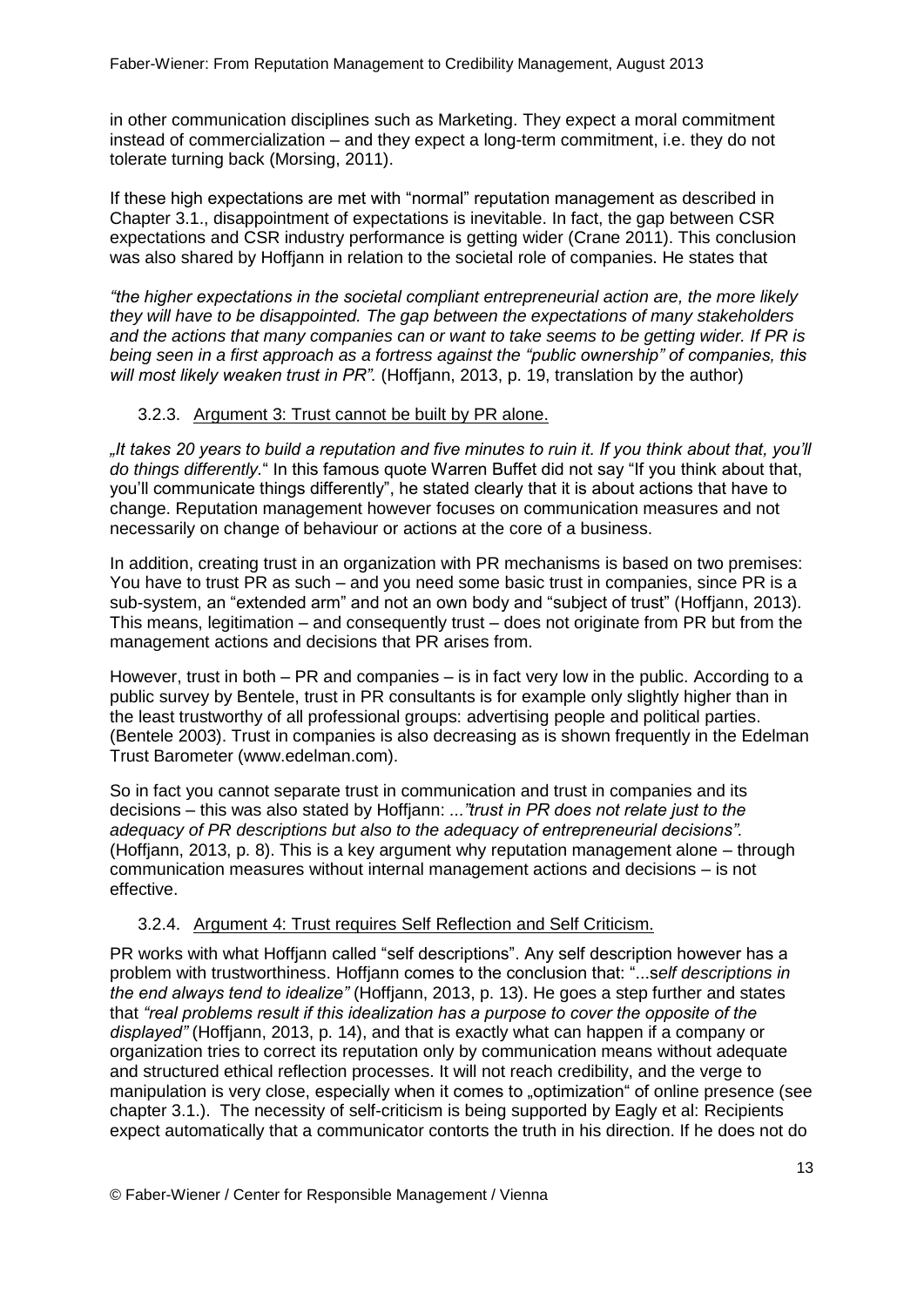that, the acceptance of this message will increase rapidly. Communicators who convey only positive messages are being regarded as devious and less competent and professional, compared to those who are (self)critical. (Eagly et al. 1981, pp. 37-62). The highest effectiveness is being reached through two-sided messages, i.e. positive and negative in combination, thereby the unfavourable argument should be mentioned before.

This emphasizes the relevance of being self-critical and the fact that also touchy issues have to be mentioned, since recipients are aware of them anyway. If not, there is a serious deficit in credibility and trust.

This view is also shared by Brugger und Haley:

*"It is important that businesses overcome their compulsion to be positive and that they voice their difficulties on the way to sustainability and their problems in relation to ecological and social questions. It can be productive to communicate the route and efforts and not to bloat marginal improvements by communication. In addition, the legitimate self interests of the company should also not be concealed".* Brugger (2008)

Hoffjann states: *"The selection of issues, facts and assessments that are negative can be an indicator for trustworthiness in the selection of PR that is usually perceived as rather selecting positive issues, facts and assessments."* (Hoffjann, 2013, p. 113). This is also confirmed by Laux and Schütz (Laux and Schütz 1996, p. 42): *"If someone admits having faults, there will be a higher rate of beliefing the positive self descriptions."*

#### <span id="page-13-0"></span>3.2.5. Argument 5: Trust requires Arguments, not Claims

Trust does not necessarily need proof, nor does it need explanation from those who trust. This is very often misunderstood, and as a consequence the lack of trust can lead to overregulation, to more complex decisions and to stereotypes (Herger 2006). The well known sentence: "Trust is good, control is better" is often wrongly interpreted as "Control is better than trust" which in fact leads to less trust, a phenomenon that can be seen in the shift of Compliance Management towards Integrity Management where the definition of values and ethical reflection based on initiative and self motivation of employees is at the core, and not the following of rules and instructions. (Steinmann et al. 1998, S. 134 ff)

On the other hand, trust does need arguments instead of claims. Arguments, i.e. justified statements, convey different signals than unproven claims, and they open doors for counter arguments.

Using arguments as a principle instead of claims is a key in logic and dialectics which again are key issues in Business Ethics. Another part of logic and dialectics is to prevent anything that does not enable rigor, such as the use of generalizations, the refusal of arguments (e.g. repetition of claims), the pretence of truth, the shifting of responsibility to scapegoats or to adverse circumstances, the pretension of consistency such as setting up of exceptions, exaggerations, blanket judgements, demanding impossibilities, discrediting of others, provocations or preventing people from participation by using killer phrases, by setting up smoke screens, using taboos or foreign words, or stopping the discussion, either directly or indirectly through postponement or distraction.

These dialectic rules are a key to the concept of Responsible Communication (Faber-Wiener 2013), confirmed by Renn and Levine. They state that trust is related to the expectation that a message is true and reliable and that the communicator is showing competence and honesty if he delivers exact, objective and complete information (Renn and Levine 1991)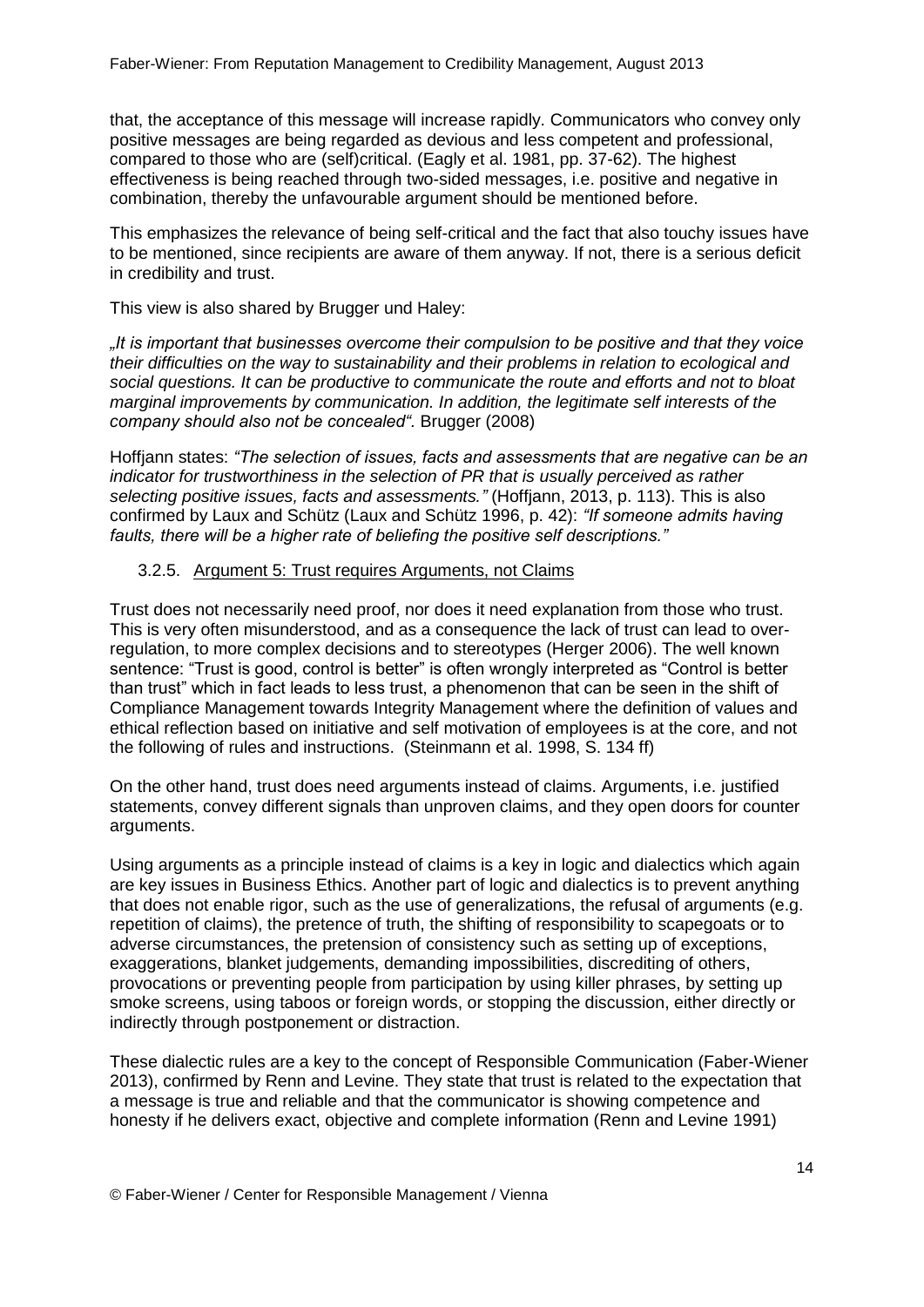#### <span id="page-14-0"></span>3.2.6. Argument 6: PR without Ethics is potentially dangerous.

PR – as well as any form of organized communication – has power: due to its omnipresence and strong increase in influence, combined with its purpose to reach a high amount of people. (Bentele 2003, Faber-Wiener 2013).

Since power can be misused, it needs to be kept in check – through Ethics, but ethics in the form of Business Ethics as is defined by Crane and Matten (2010, p. 5)

*"Business Ethics can be defined as the critical, structured examination of how people and institutions should behave in the world of commerce. In particular, it involves examining appropriate constraints on the pursuit of self-interest, or (for firms) profits, when the actions of individuals or firms affect others*".

This means, business ethics are actions and activities of organisations that revolve around right and wrong; good and bad; acceptable and unacceptable. This further means that any action and communication needs challenging its own position according to its righteousness. Since it is supposed to be carried out in a structured and integrated way and needs adequate processes, there are some scholars who call it process ethics (Karmasin and Weder 2008).

Presently in PR practice (and mostly in CSR communication practice) there is no such process ethics or ethics processes included. Decisions are mostly dependent on the individual's personal ethics, the moral judgement is up to the personal ethics of the Communications Managers, which can – and very often does – lead to failures and misjudgements.

Therefore it can be concluded that it is necessary to generate and establish know-how and to develop principles and mechanisms resp. structures to carry out ethical reflection properly. This is even more important because of the role of PR as a subsystem that is irreversibly connected with the system it works for, i.e. the company, organization or employer. Therefore it needs education, training and change of structures (i.e. introduction of business ethics and ethics processes such as dilemmata management or value management).

#### <span id="page-14-1"></span>3.2.7. Argument 7: Reputation Management reduces the role of PR.

According to Hoffjann, PR has two roles: to act as communicator towards the (external) public through what he called "self descriptions" and to be a company-internal "flashpoint and conflict driver" (Hoffjann, 2013, p. 8). He states that "for the work it is of central importance to differentiate that PR can legitimize a company either through the publication of self descriptions or through the influence on entrepreneurial decisions."

This crucial internal role – which is also a key to the concept of "Responsible" Communication" (Faber-Wiener, 2013) – is not being considered adequately in reputation management, since it is widely limited to communication measures and not influence in internal (management) decision making.

Hoffjann called this extended role of PR "Credibility Gatekeepers". These have in fact three functions: 1. Internal consultant of Management and other internal stakeholders, 2. Testing facility for truth and validity, 3. Gatekeeper for transmission of credible messages (Hoffjann 2013, p. 32).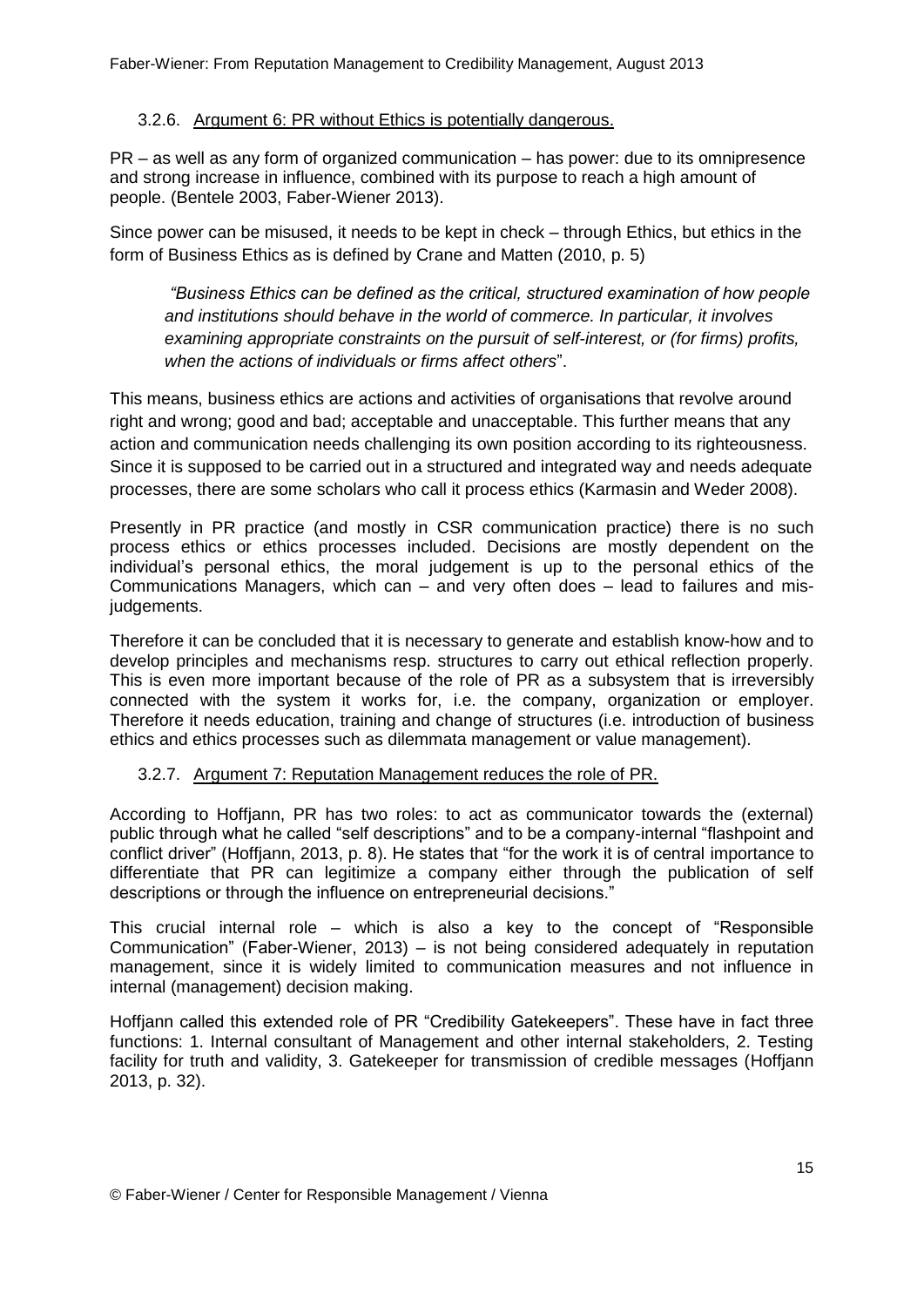Röttger also described this extended role of PR. She calls it a "twofold direction of effects" (Röttger 2008, p. 75): Apart from the external influence through communication there is the internal effort of reflection and self monitoring.

The purpose of this extension of the role of PR is not only credibility, it is about integrating society (esp. stakeholders) into the organization resp. the company (Karmasin and Weder 2008, p. 126). Through that, the differentiation between organization (company) and society will be even further reduced (Porter and Kramer 2006); the public is not just the object but also the corrective of entrepreneurial activities. As a consequence, communication can become a real bridge instead of cutting point that connects the inside and the outside world of a company. (Karmasin and Weder 2008, p. 179)

#### <span id="page-15-0"></span>3.2.8. Argument 8: Reputation Management is not based on Ethical Principles

Reputation Management is being regarded in most cases as an organizational function that has a clear purpose, i.e. to identify what other people are saying or feeling about a business or organization; and taking steps to ensure that the general consensus is in line with their goals (see Chapter 3.1.). This widely spread perception is a functional view of its role which does not take into account the ethical dimension and potential power of reputation management as a function in society. There are international codes of ethics for the PR industry, but these are rather general and do not take into consideration the new developments of the role of media in an adequate way (Faber-Wiener, 2013).

In addition, some companies who offer Reputation Management do have their own code of conduct and principles, but these are in many cases very narrow [\(http://adage.com/article/guest-columnists/online-reputation-management-firms-struggle](http://adage.com/article/guest-columnists/online-reputation-management-firms-struggle-ethics/229034/)[ethics/229034/,](http://adage.com/article/guest-columnists/online-reputation-management-firms-struggle-ethics/229034/) accessed on August 10th, 2013). The consequence: The borders towards manipulation are being exceeded very rapidly, since there are things being pretended through communication that are not based on a change in behaviour or actions.

Communication that is not based on ethical principles is built on less solid ground than communication that does have such principles. One of the approaches is the concept of Responsible Communication which is based on 13 principles. Communication has to be: neutral – fair - ethics-based - non-judgemental - based on logic – objective - honest – transparent – authentic – participatory – proactive – reflective – innovative. In addition, Responsible Communication is based on 4 preconditions: taking on public point of view, critical self assessment, ethics as basis for thinking and acting, discourse. (Faber-Wiener, 2013).

#### <span id="page-15-1"></span>3.2.9. Argument 9: Reputation Management is not transparent.

Many communication correction measures (e.g. online reputation management, i.e. litigation PR) are acting "behind the scenes", i.e. without the public awareness or knowledge that it is happening. This in itself creates an ethical problem.

Other media strategies that are often used in reputation management such as the use of advertorials – a mix of advertisements that look similar to objective articles of the respective newspaper - are exacerbating this problem, since they are based on the intent to deceive, otherwise one would not use it. They use the objective and positive reputation "stamp" of media which belongs to the more credible ways of external communication (Faber-Wiener, 2013). Or – as Hoffjann describes it: *"They change PR-self description to journalistic, objective description"* (Hoffjann, 2013, p. 14).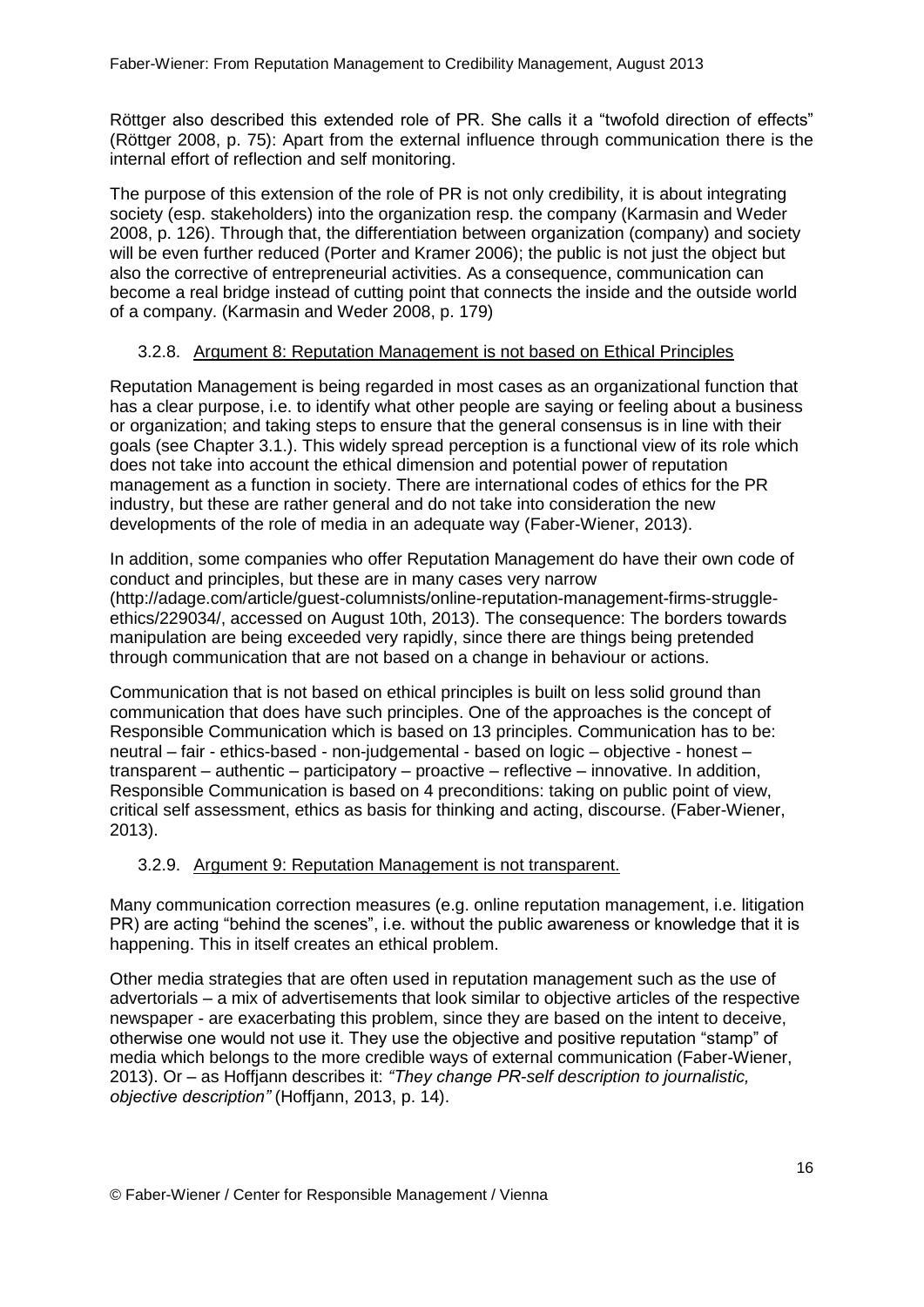#### <span id="page-16-0"></span>3.2.10. Argument 10: Reputation Management encourages Shareholder Focus.

The ultimate aim of reputation management is the rise in company value. (Burkhardt 2008). Having stated that, it is important to be aware of the increasing relevance of reputation in businesses. Reputation today presents the highest intangible value of a company - and intangible values are more and more outpacing tangible values. This was one of the key findings of the 2011 Peter Drucker Forum in Vienna [\(http://www.druckersociety.at/index.php](http://www.druckersociety.at/index.php)).<sup>iii</sup>

This means, the higher the reputation, the higher the company value in the balance sheet – and as a consequence, the higher the value for the individual shareholders. By that, communication has a direct influence to the shareholder value of a company – a fact that many PR practitioners are not even aware of and that in itself poses an ethical question and a question of credibility, since it favours one stakeholder group, the shareholders, over all others.

Therefore Reputation Management as is described above, is to be seen as a key instrument of profit maximization. Integration of ethics into the equation automatically leads to profit orientation instead of profit maximization. This is the new approach that is described in the next chapter with the concept of Credibility Management.

## <span id="page-16-1"></span>**4. Delineation of Credibility Management as new approach in CSR Communication**

#### <span id="page-16-2"></span>**4.1. Description of Credibility Management**

The approach of the Center for Responsible Management is based on the concept of "Earned Reputation" by Ulrich Thielemann and Peter Ulrich [\(http://www.mem](http://www.mem-wirtschaftsethik.de/)[wirtschaftsethik.de/\)](http://www.mem-wirtschaftsethik.de/) and assumes that a company or person is not automatically entitled to a positive reputation, it has to deserve it. The maxime for it – according to Thielemann – is business integrity, i.e. the acceptance of morals before the business case, which as an effect secures the support of the stakeholders. (Thielemann 2008)

The management approach which is derived from this maxime and which is in strong contradiction to Reputation Management as described above, is called Credibility Management.

The primary goal of Credibility Management is not to establish a good reputation but to obtain legitimization. Legitimization is – as already explained – by nature granted by others, so it needs absolute credibility and trust as a basis. Reputation is the result, but not the primary goal. Since reputation is connected to the attestation of trustworthiness and with this the willingness to be self-critical, Credibility Management sets its main focus on open and self-critical communication.

The activities include qualitative and quantitative methods with a strong focus on stakeholder engagement (see 4.2.). The main difference to Reputation Management is that corrections are not carried out exclusively on communicative level but go far beyond, i.e. start with attitudes, values and actions. (see Fig. 4)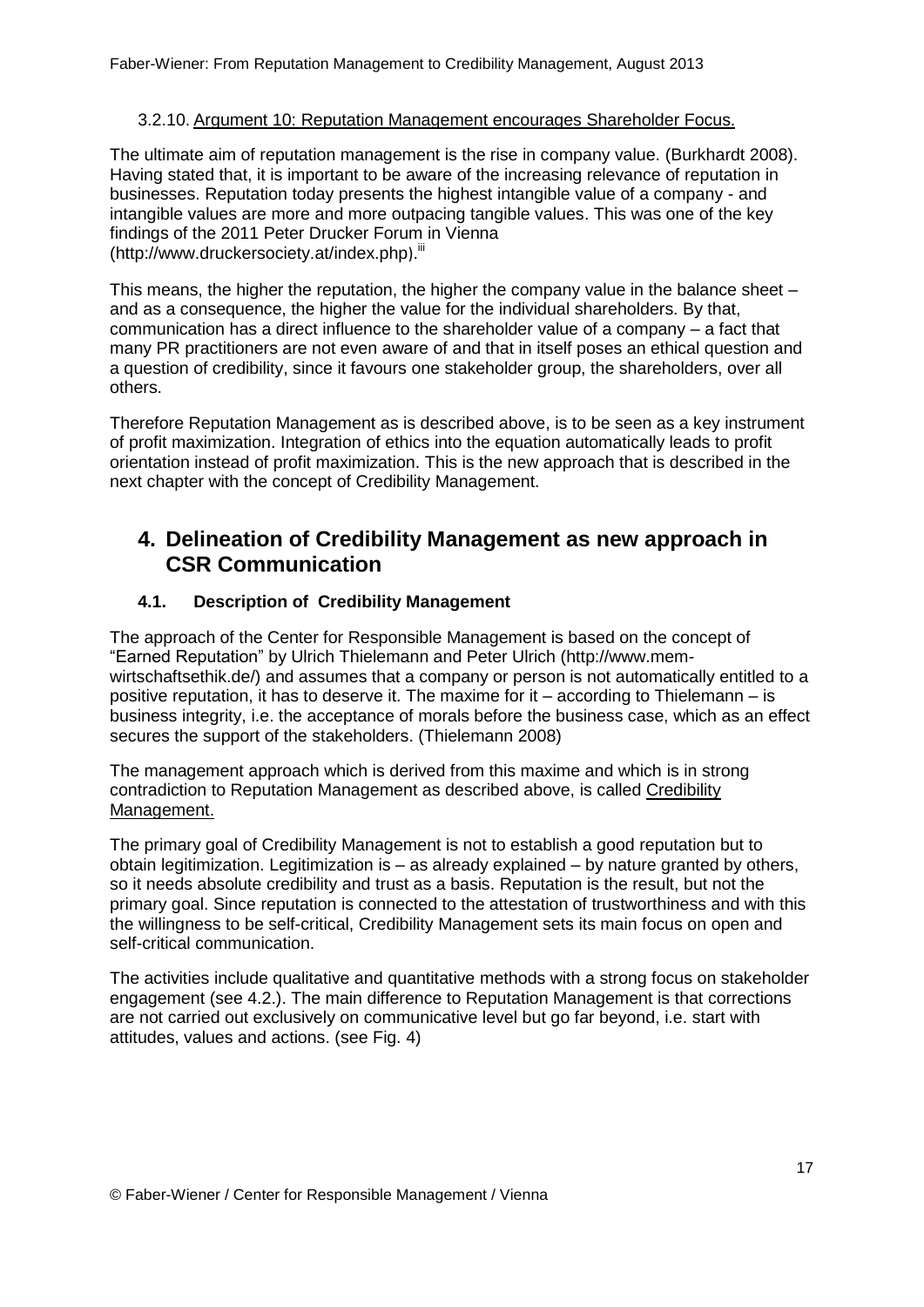#### Fig. 4: Credibility Management

(Source: Center for Responsible Management, 2012)



However, the difference to Reputation Management is not just in motivation and principles, there is a variety of differences, shown in Fig. 5

|  | Fig. 5: Credibility and Reputation Management - Comparison |                               |
|--|------------------------------------------------------------|-------------------------------|
|  | (Source: Faber-Wiener, 2011)                               |                               |
|  | <b>Reputation Management</b>                               | <b>Credibility Management</b> |
|  |                                                            |                               |

|                   | <b>Reputation Management</b>  | <b>Credibility Management</b>    |
|-------------------|-------------------------------|----------------------------------|
| Goal              | Reputation                    | Legitimation                     |
| Prinziple         | Reputation ist seen as part   | Earned Reputation, i.e.          |
|                   | of the company capital        | reputation has to be earned and  |
|                   |                               | is not a given                   |
|                   |                               | (Concept based on: Thielemann)   |
| Primacy           | <b>Business Case</b>          | Morals before Business Case      |
| <b>Tonality</b>   | <b>Focused on Correction</b>  | open, self-critical              |
| Range             | Corrections primarily limited | <b>Corrections not primarily</b> |
|                   | to communication activities   | through communication activities |
| <b>Advantages</b> | Demands less interaction      | Ensures effective stakeholder    |
| and               | and openness, is more         | support, is more complicated,    |
| <b>Drawbacks</b>  | "methodical"                  | needs courage                    |

#### <span id="page-17-0"></span>**4.2. Implementation of Credibility Management**

The first step in Credibility Management is a comprehensive and critical analysis from an outside-in perspective that is carried out on three levels: An analysis of activities of a company in relation to ethics and its values and – as a part of that – the identification of ethical dilemmata; secondly an analysis of the communication of a company and its value issues, and as a result the analysis of the credibility and trustworthiness of a company's actions and its communication.

In order to get a clear picture, this analysis is mirrored with critical stakeholder interviews and an industry mapping resp. benchmark assessment. The analysis delivers new insights about the position, the credibility of actions and communication and creates a sound basis to enter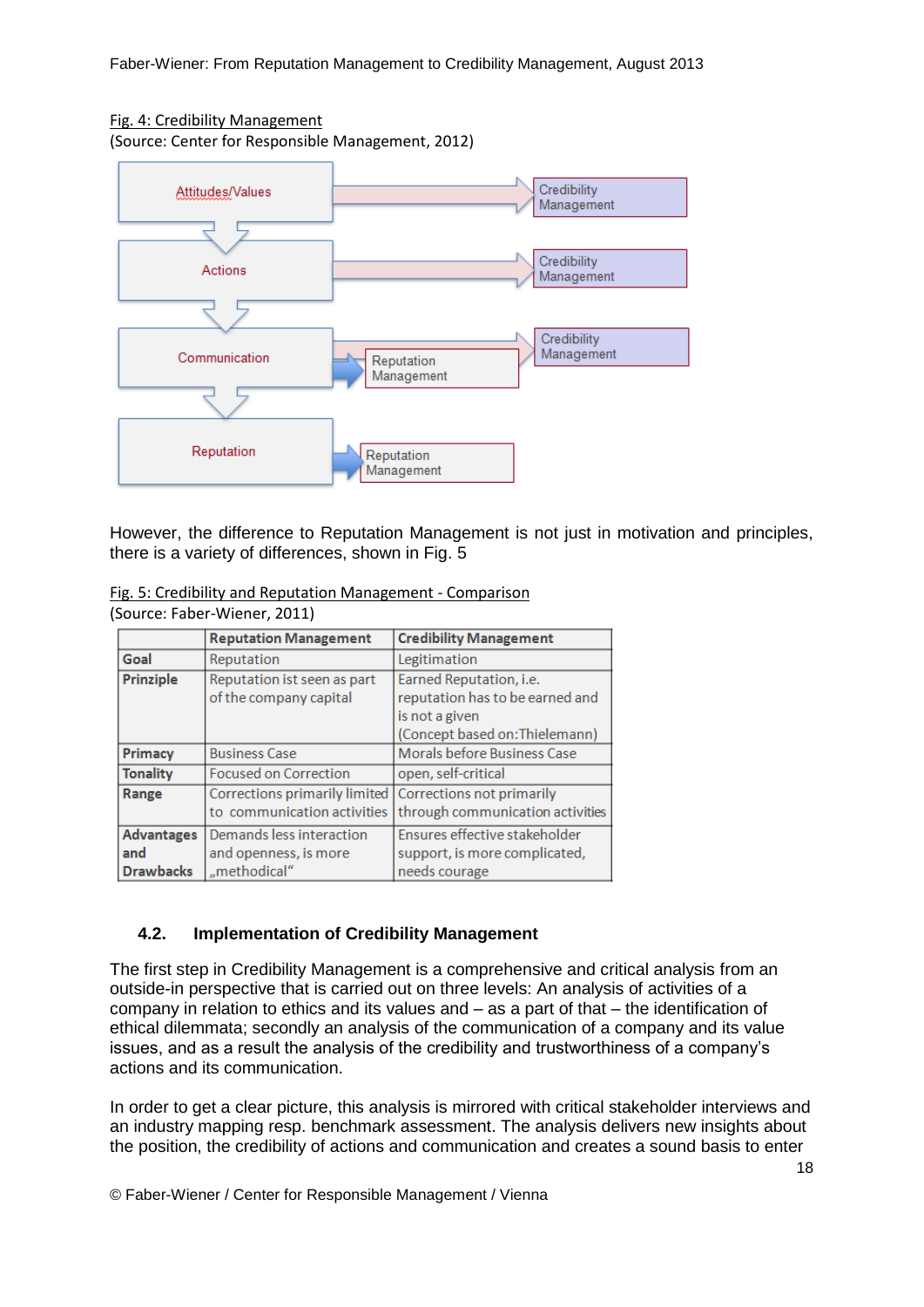the different dilemmata and problem areas that need to be tackled and integrated in the business strategy. The ways how to do this differ depending on the result of the analysis, in most cases an active ethics- and value management including the introduction of ethics instruments is key in the process that follows.

#### <span id="page-18-0"></span>**4.3. Effect of Credibility Management**

Due to the conversion of the logic, i.e. the breakup of the barriers through self critical and balanced communication that is based on dialogue and includes the view and voices of society, acceptance and credibility are being increased already through the process as such.

Although the business case, i.e. gaining direct profit from it, is not the main motivation, Credibility Management will in most cases result in a business case on several levels: It prevents wrong and illegitimate management decisions; it increases credibility and acceptance and it will therefore save money on different levels: Since there is a shift in communication means (less expensive marketing-oriented communication, more dialogue) as well as in attitude, real discourse can prevent or at least reduce law suits filed by critical stakeholders as well as enable more innovation by bringing additional views and insights from stakeholders into the business.

These are only a few aspects that show how ethics and efficiency can be connected resp. how credibility management instead of reputation management can effect a company. In addition, it puts communicators into a much more important and powerful role: They become real "boundary spanners", as Thompson described (Thompson 1967)

Through the active involvement of outside-in aspects, a mirror effect is created that is based on the so-called "mirror model", according to which the function of the public is to enable self observance (Karmasin and Weder 2008, p. 102). Through this effect, i.e. the involvement of the external view and voices, communication will have a more important role in management than it has now.

The result is a higher objectivity, which is also according to Bentele the central point of reference. He regards the level of accordance between reality and media reality resp. PRreality as a precondition to secure a trusting relationship. Credibility Management aims to reach exactly this accordance.

Through the expansion of the role of PR to internal processes and the enlarged view that corresponds with it, PR will shift from communication management to responsibility management. This is being seen by Karmasin and Weder as

*"...public and private communication, with the aim of legitimation of company activities towards the public resp. towards relevant stakeholder groups, as well as the buildup of reputation, i.e. trust in a long-lasting conception of responsibility*". (Karmasin / Weder 2008, p. 88).

## <span id="page-18-1"></span>**5. Conclusion and Outlook**

This paper has tried to challenge the concept of reputation management for the purpose of CSR Communication, by looking into the key issues that lead to reputation: credibility and trustworthiness.

The conclusion is clear: Reputation Management is not the answer and does in fact lead to a series of problems that are listed in 10 Arguments.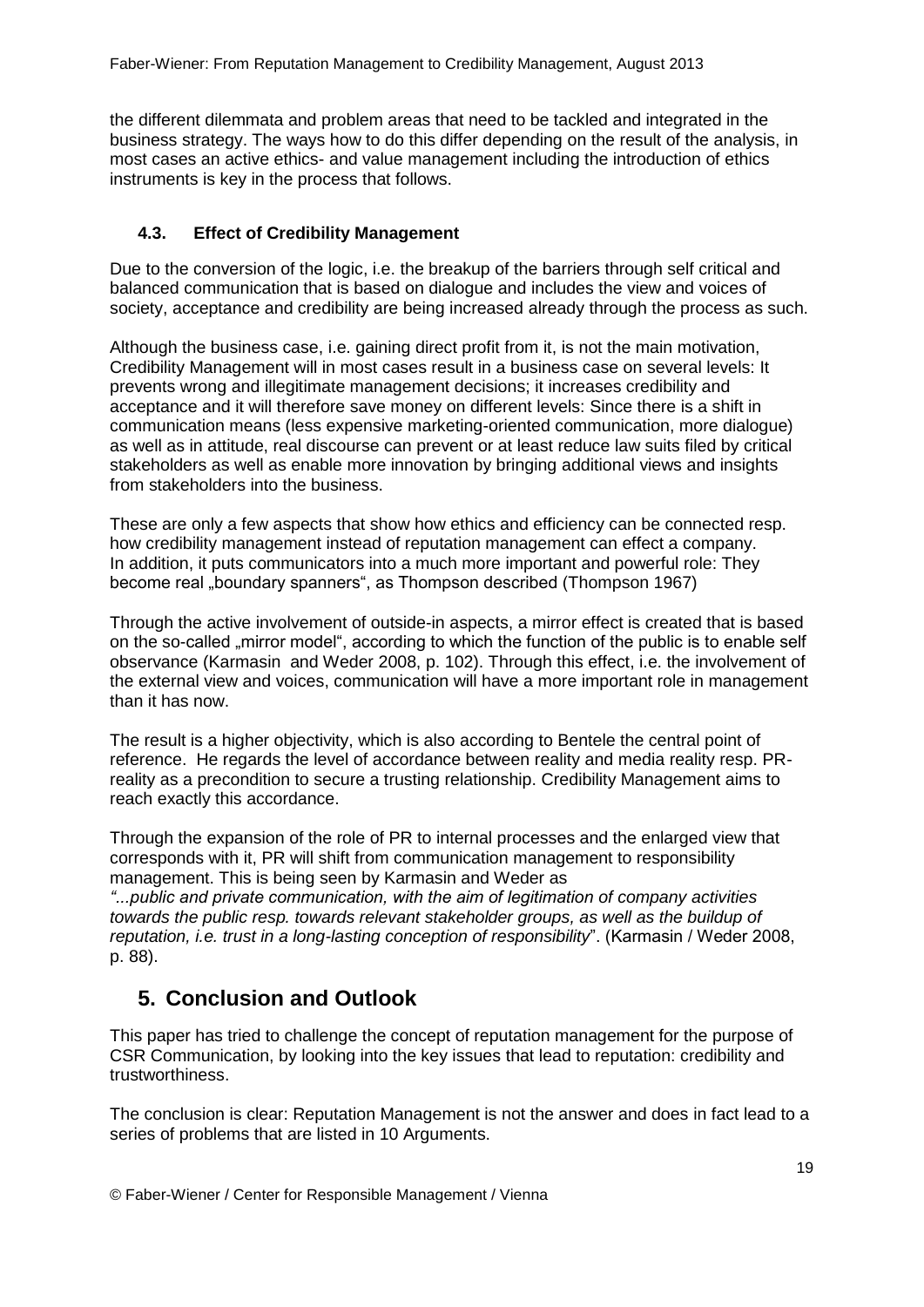The paper has come up with a new approach that uses these learnings and that derives from the concept of "Earned Reputation" (Thielemann, 2008). This approach is called Credibility Management and is being carried out by the Center for Responsible Management in Vienna since its start in autumn 2012.

Since the time has been too short to generate empirical data, it is too early to have scientific data on the consequences so far, but up to now the qualitative results have been extremely positive: Credibility analyses have shown surprising results for the participating companies and given them valuable insights about their ethical position and their credibility.

The precondition for the companies who take these steps have been openness, the ability to accept critical views and the awareness of the management that existing problems cannot be solved through massive positive-communication, but that it needs credibility – and credibility is mirrored in attitude and values.

#### <span id="page-19-0"></span>**References**

Bentele, G. (1994a). Öffentliches Vertrauen – normative und soziale Grundlage für Public Relations. In W. Armbrecht, & U. Zabel (Eds.), *Normative Aspekte der Public Relations. Grundlegende Fragen und Perspektiven. Eine Einführung* (p. 131 – 158). Opladen, Westdeutscher Verlag

Bentele, G. (1998), Vertrauen/Glaubwürdigkeit. In O. Jarren, U. Sarcinelli, & U. Saxer (Eds.), *Politische Kommunikation in der demokratischen Gesellschaft. Ein Handbuch mit Lexikonteil* (p. 305 – 311). Opladen, Westdeutscher Verlag

Bentele, G. (2003): "Image der Image-Macher": Bevölkerungsumfrage (n = 1100) Spiegelung mit Journalistenumfrage (n = 105), Universität Leipzig

Bentele, G. and Seidenglanz, R. (2005), "Vertrauen und Glaubwürdigkeit", in Bentele, G., Fröhlich, R., Szyska, P. (Eds), *Handbuch der Public Relations. Wissenschaftliche Grundlagen und berufliches Handeln. Mit Lexikon,* Wiesbaden, VS Verlag für Sozialwissenschaften, pp. 346-360

Brugger, F. (2008): *"Unternehmerische Nachhaltigkeitskommunikation – Ansätze zur Stärkung unternehmerischer Nachhaltigkeit",* Centre for Sustainability Management, Lehrstuhl für Nachhaltigkeitsmanagement, Lüneburg, Leuphana Universität

Buffett, W., Lowe, J. (2007): *"Warren Buffett speaks: wit and wisdom from the world's greatest investor"*, Hoboken, New Jersey, Wiley and Sons

Crane A. , Matten D. (2010): *"Business Ethics",* Oxford, Oxford University Press

Crane, A. (2011): *"Researching CSR and Communication: Challenges and Opportunities".* Key Note, CSR Communication Conference, Amsterdam, October 28 2011

Demuth, A. (2009), "Return on Equity und Return on Ethics sind keine Gegensätze. Corporate Social Responsibility schafft Zukunftsfähigkeit und Vorsprung im Wettbewerb", in: Schmidt S.J. and Tropp, J.(Eds.), *Die Moral der Unternehmenskommunikation. Lohnt es sich, gut zu sein?*, Köln, Halem Verlag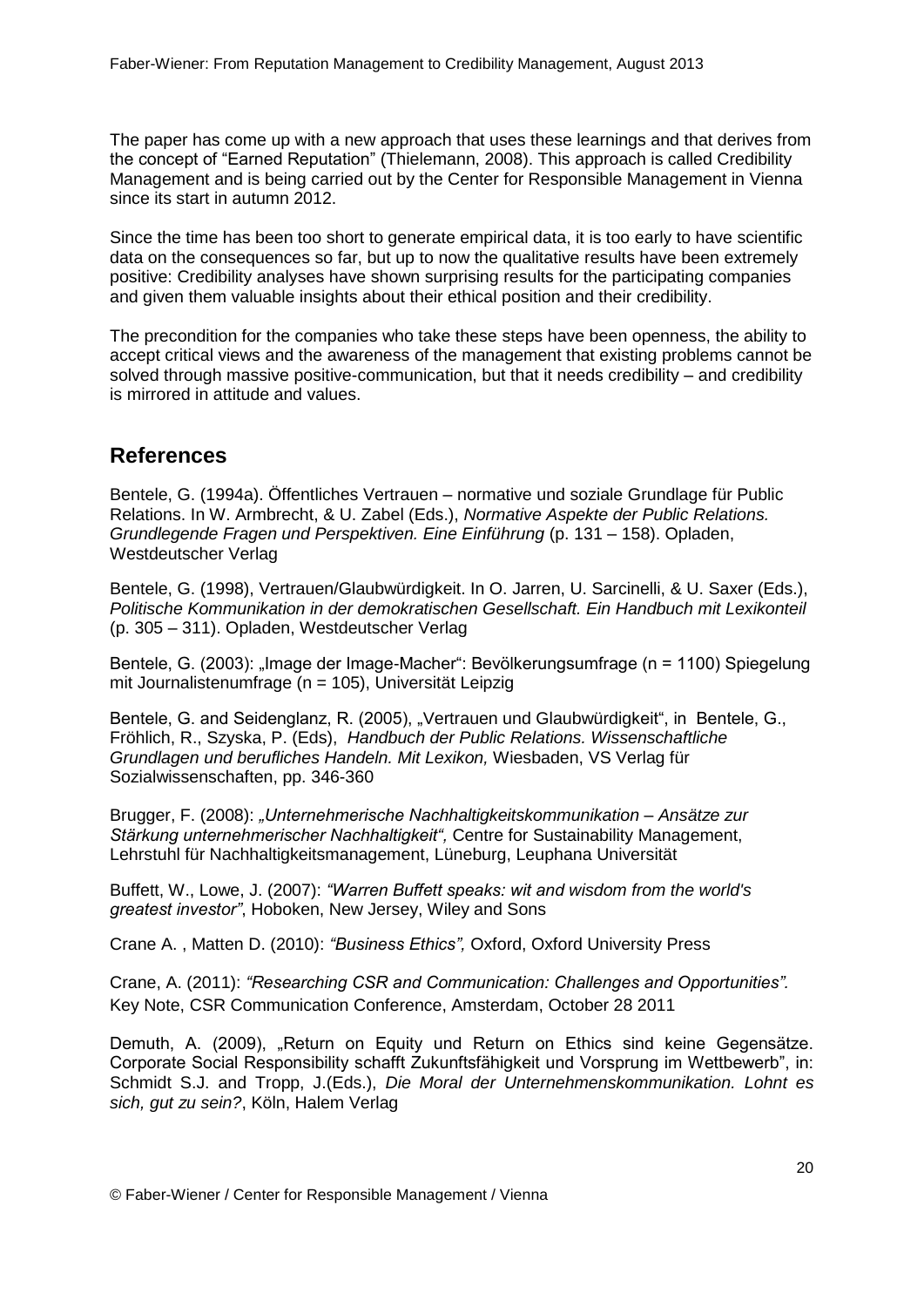Du, S. / Bhattacharya / Sen, C.B. (2010): "Maximizing Business Returns to Corporate Social Responsibility (CSR): The Role of CSR Communication", in "*International Journal of Management Reviews, Special Issue: Corporate Social Responsibility*", [Vol. 12](http://onlinelibrary.wiley.com/doi/10.1111/ijmr.2010.12.issue-1/issuetoc) (1), pp 8 – 19

Dyllick, T. (1992). *Management der Umweltbeziehungen. Öffentliche Auseinandersetzungen als Herausforderung*. Wiesbaden, Gabler

Eisenegger, M. (2005). *Reputation in der Mediengesellschaft. Konstitution, Issues Monitoring, Issues Management*. Wiesbaden, VS Verlag für Sozialwissenschaften

Endress, M. (2002). Vertrauen. Bielefeld: Transcript, in: Hofjahn, O, *Vertrauen in Public Relations*, Wiesbaden, Springer

Faber-Wiener, G. (2013): *Responsible Communication. Wie Sie von PR und CSR-Kommunikation zu echtem Verantwortungsmanagement kommen.* Wiesbaden, Springer

Fombrun, Ch., Van Riel, C. (1996): The Reputational Landscape, in "*Corporate Reputation Review*", Vol. 1, No. 1/2

Fuchs-Heinritz, W. (1994b). Legitimation. In Ders. Et al. (Eds.), *Lexikon zur Soziologie* (3rd ed., p. 395). Opladen, Westdeutscher Verlag

Habermas, J. (1995), *Theorie des kommunikativen Handelns*, Frankfurt a.M, Suhrkamp Verlag

Herger, N. (2006). *Vertrauen und Organisationskommunikation. Identität, Marke, Image, Reputation*, Wiesbaden, VS Verlag für Sozialwissenschaften

Hoffjann, O. (2013). *Vertrauen in Public Relations.* Wiesbaden, Springer

Hubig, C., & Simoneit, O. (2007). Vertrauen und Glaubwürdigkeit in der Unternehmenskommunikation. In M. Piwinger, & A. Zerfaß (Eds), *Handbuch Unternehmenskommunikation* (p. 171 – 188), Wiesbaden, Gabler Verlag

Hundhausen, C. (1951). *Werbung um öffentliches Vertrauen*. Public relations. Essen, Girardet

Hovland, C.I., Janis, I.L., & Kelley, H.H. (1953), *Communication and persuasion. Psychological studies of opinion change*. New Haven:, Greenwood Press Reprint

Ingenhoff, D. (2004): *Issues & Reputation Management*, Lecture, St. Gallen, ZPRG

Karmasin, M. and Weder, F. (2008): *"Organisationskommunikation und CSR: Neue Herausforderungen an Kommunikationsmanagement und PR",* Wien, LIT-Verlag

Klima, R. (1994a). Image. In W. Fuchs-Heinritz et al. (Ed), *Lexikon zur Soziologie* (3rd ed., p. 289). Opladen, Westdeutscher Verlag

Köhnken, G. (1990*). Glaubwürdigkeit. Untersuchungen zu einem psychologischen Konstrukt.* München, Beltz PVU

Kohring, M. (2004), *Vertrauen in Journalismus. Theorie und Empirie.* Konstanz, UVK

Kotler, P. (1991, *Principles of Marketing*. New Jersey, Prentice Hall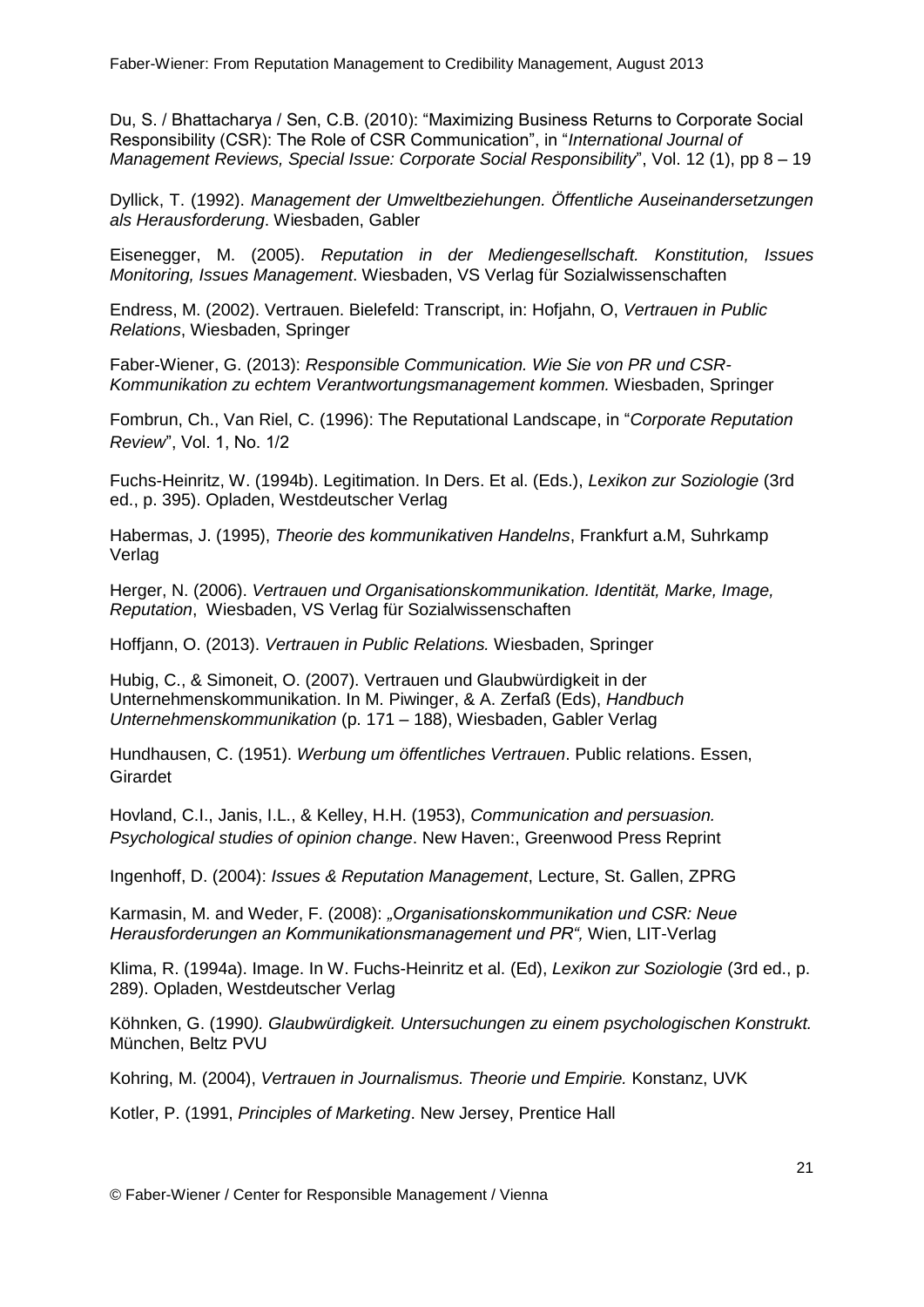Laux, L., & schütz, A. (1996). *"Wir, die wir gut sind". Die Selbstdarstellung von Politikern zwischen Glorifizierung und Glaubwürdigkeit*. München, dtv.

Merten, K. (2008), *Theorie der Unternehmenskommunikation*, Einführung in die Kommunikationsiwssenschaft, Münster, Hamburg

Merten, K. (2009), "Ethik der PR oder PR für PR? Zur Kommunikation einer Ethik der Kommunikation", in Schmidt S.J. and Tropp, J.(Eds): *Die Moral der Unternehmenskommunikation. Lohnt es sich, gut zu sein?*, Köln, Halem Verlag

Morsing, M. and Schultz, M. (2006), "Corporate social responsibility communication: stakeholder information, response and involvement strategies", in *Business Ethics: A European Review*, Vol. 15, No. 4, pp 323–338

Morsing, M. (2011): *Communication of CSR: The identity challenge of being branded as "good",* Key Note, CSR Communication Conference, Amsterdam, October 28 2011

O'Connor*,* A*.* and Shumate*, M*. (2008): "An economic industry and institutional level of analysis of corporate social responsibility communication", *Management Communication Quarterly*, November 2010, Vol. 24 no. 4

Oeckl, A. (1964): *Handbuch der Public Relations. Theorie und Praxis der Öffentlichkeitsarbeit in Deutschland und der Welt*. München, Süddt. Verlag

Porter, M.E. / Kramer, M.R. (2006): "Strategy and Society: The Link Between Competitive Advantage and Corporate Social Responsibility", in: *Harvard Business Review*, Vol. 84 (12), pp. 78 – 92

Renn, O. and Levine, D. (1991). Credibility and trust in risk communication. In R. E. Kasperson and P. J. M. Stallen (Eds), *Communicating Risks to the Public*. Dordrecht, Kluwer, pp 175–218.

Ripperger, T. (1998). *Ökonomik des Vertrauens. Analyse eines Organisationsprinzips*. Tübingen, Mohr Siebeck

Ronneberger, F. & Rühl, M. (1992): *"Theorie der Public Relations. Ein Entwurf*", Opladen, Westdeutscher Verlag

Röttger, U. (2000), Public Relations – Organisation und Profession. Öffentlichkeitsarbeit als Organisationsfunktion. Eine Berufsfeldstudie, in Röttger, U. (Ed), *Theorien der Public Relations: Grundlagen und Perspektiven der PR-Forschung,* Wiesbaden, VS Verlag

Röttger, U. (2008), Public Relations. In M. Bruhn, F.-R. Esch, & T. Langner (Eds.), *Handbuch Kommunikation. Grundlagen, innovative Ansätze, praktische Umsetzung* (pp. 67-83). Wiesbaden, Gabler Verlag

Schmidt, S.J. (2009), "Markt und Moral?", in Schmidt S.J. and Tropp, J. (Eds): *Die Moral der Unternehmenskommunikation. Lohnt es sich, gut zu sein?*, Köln, Halem Verlag,

Schwaiger, M. (2008): *"Reputationsmanagement – Immaterielle Firmenwerte schaffen,*  sichern und messen", München, LMU

Six, B. and Schäfer, B. (1985), Einstellungsänderungen, Kohlhammer, Stuttgart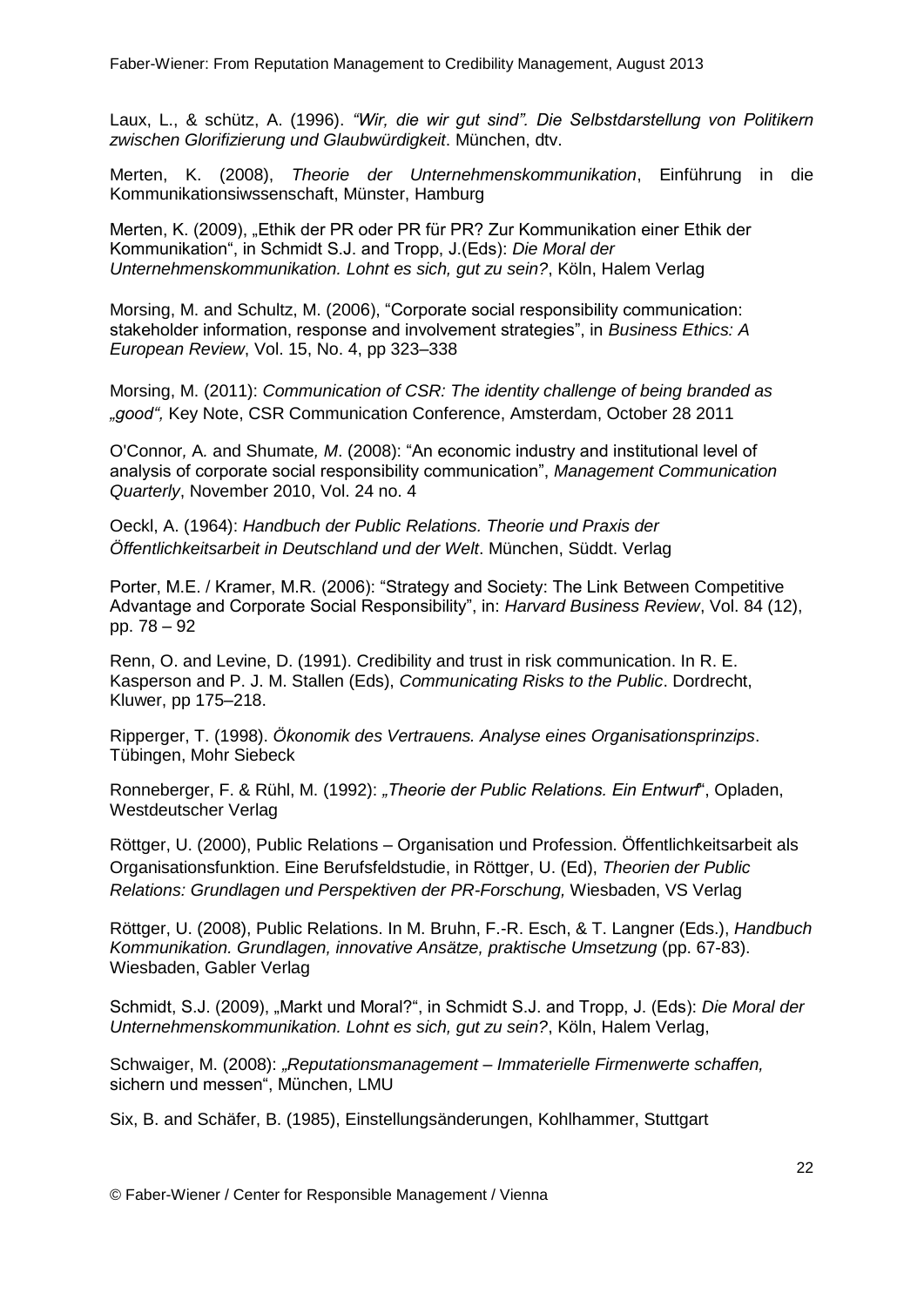Steinmann, H.: / Olbrich, T. / Kustermann, B. (1998): "Unternehmensethik und Unternehmensführung. Überlegungen zur Implementationseffizienz der U.S.-Sentencing Guidelines", in: Alwart, H. (Ed.): "Verantwortung und Steuerung von Unternehmen in der *Marktwirtschaft"*, Deutsches Netzwerk Wirtschaftsethik, München und Mering, Rainer Hampp Verlag

Suchanek, A. (2012): Vertrauen als Grundlage nachhaltiger unternehmerischer Wertschöpfung, in: Schneider/Schmidpeter (Eds.): *Corporate Social Responsibility*, Wiesbaden, Springer

Thielemann, U. / Wettstein, F. (2008): *"The Case against the Business Case and the Idea of Earned Reputation"*, Beitrag des Instituts für Wirtschaftsethik*,* IWE

Thompson, J.D. (1967). *Organizations in action: Social science bases of administrative science*. New York. Transaction Publishers

Tokarski, K.O. (2008): *"Ethik und Entrepreneurship",* Wiesbaden, Gabler Edition Wissenschaft

Ulrich, P. (2008): *"Integrative Wirtschaftsethik: Grundlagen einer lebensdienlichen Ökonomie"*, Bern, Haupt Verlag

Ulrich, P. / Thielemann, U. (2009): "Standards guter Unternehmensführung: zwölf internationale Initiativen und ihr normativer Orientierungsgehalt", Band 43, St*. Galler Beiträge zur Wirtschaftsethik*, Bern, Haupt Verlag

Walter, B.L. (2010), *Verantwortliche Unternehmensführung überzeugend kommunizieren: Strategien, Instrumente, Maßnahmen*, Wiesbaden, Gabler Verlag

Weber, S. (2005), *Non-dualistische Medientheorie. Eine philosophische Grundlegung*, Konstanz, UVK

Willems, H. (2007), Glaubwürdigkeit und Überzeugung als dramaturgische Probleme und Aufgaben der Werbung. In E. Fischer-Lichte, C. Horn, I. Pflug & M. Warstat (Eds), *Inszenierung von Authentizität*. Tübingen, Francke

Zedtzwitz-Arnim, G.-V. Graf v. (1961). *Tue Gutes und rede darüber. Public Relations für die Wirtschaft.* Berlin, Ullstein

Zerfaß, A. (1996), "Dialogkommunikation und strategische Unternehmensführung", in: Bentele, G., Steinmann, H. and Zerfaß, A. (Eds): *Dialogorientierte Unternehmenskommunikation – Grundlagen, Praxiserfahrungen, Perspektiven*, Leipzig, Vistas Verlag

Zerfaß et al. (2008), *European Communication Monitor 2008, Trends in Communication Management and PR – Results and Implications*, Leipzig, Universität Leipzig

Zerfaß et al. (2009), *European Communication Monitor, Trends in Communication Management and Public Relations – Results of a Survey in 34 Countries*, Leipzig, Universität Leipzig

Zerfaß et al.: "European Communication Monitor 2011", www.communicationmonitor.eu, Retrieved: August 4<sup>th</sup>, 2013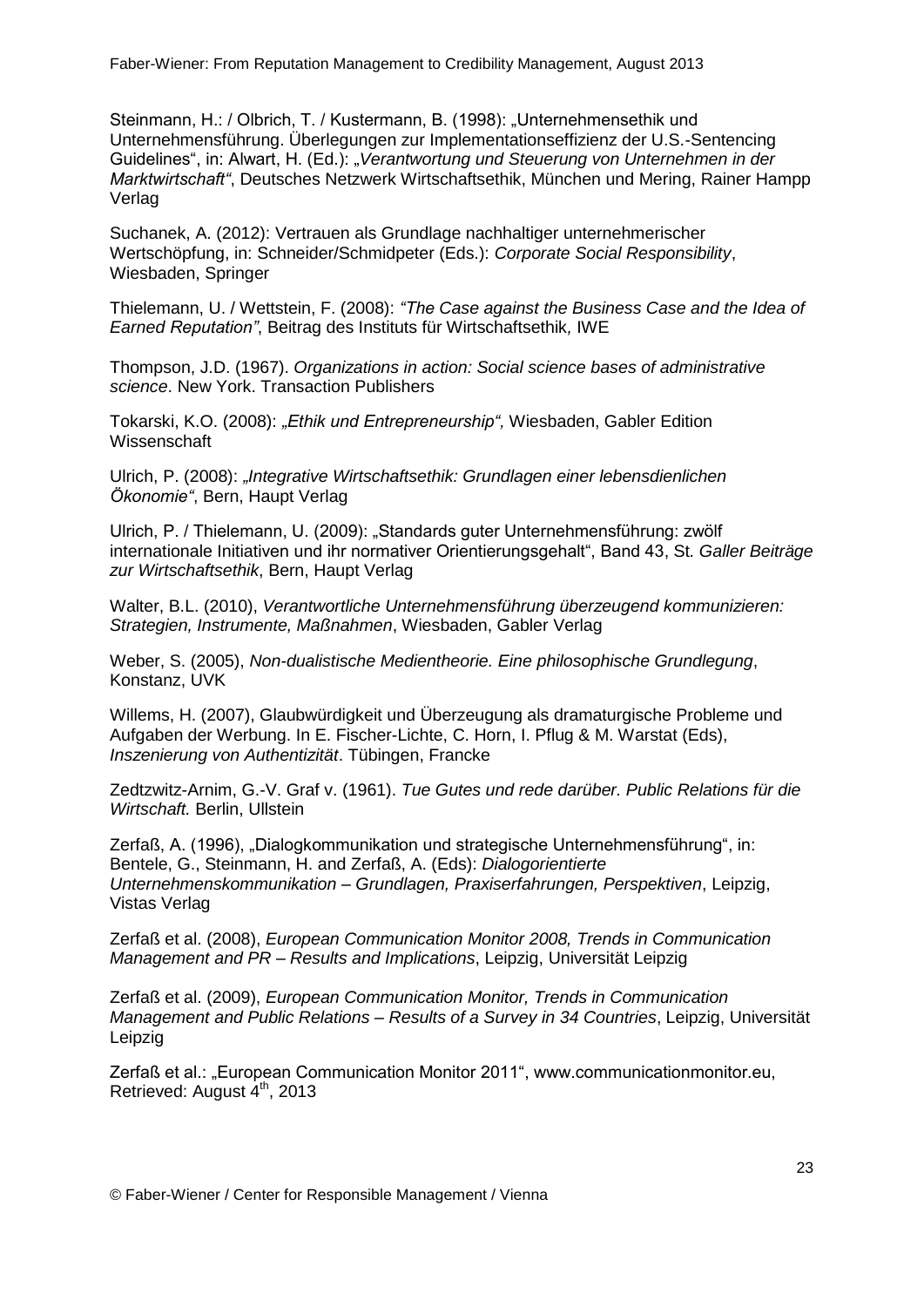# <span id="page-23-0"></span>**About the Author**

Gabriele Faber-Wiener has a degree in Public Relations of the University of Vienna and a double degree in Responsible Management and Business Ethics/CSR.

She has more than 20 years of experience in Communications and Management, both in NGOs (e.g. Greenpeace Austria, *Médecins Sans Frontières),* in political parties *(*Coordinator at EU election campaign of the Austrian Green Party*)* as well as in companies *(Grayling Austria,* Director for the Centre of Excellence Public, Non Profit and CSR).

From 2003 to 2005 she was president of the Austrian Public Relations Association, being responsible for representing the Austrian PR branch publicly, on events and in the media. She is lecturing at different universities in Austria and Germany, specializing on the issues of ethics and communications for public issues and the non profit sector as well as CSR. She received several awards for her communication work, among others the Paul-Watzlawick-Award of the University of Vienna, the Austrian PR Award and others.

Since November 2011 she is part of the Austrian Ethics Council for Public Relations (PR-Ethikrat), a voluntary organization that monitors and observes ethical practices in Austrian media and communications.

End of 2012 she founded the "Center for Responsible Management" together with Barbara Coudenhove-Kalergi, focusing on awareness raising and consulting of responsible management and responsible communications (www.responsible-management.at).

Her publications include a chapter in the new handbook on CSR, "Corporate Social Responsibility" by Schneider/Schmidpeter (2012, Springer Verlag).

Her new book on Responsible Communication will be published in Autumn 2013.